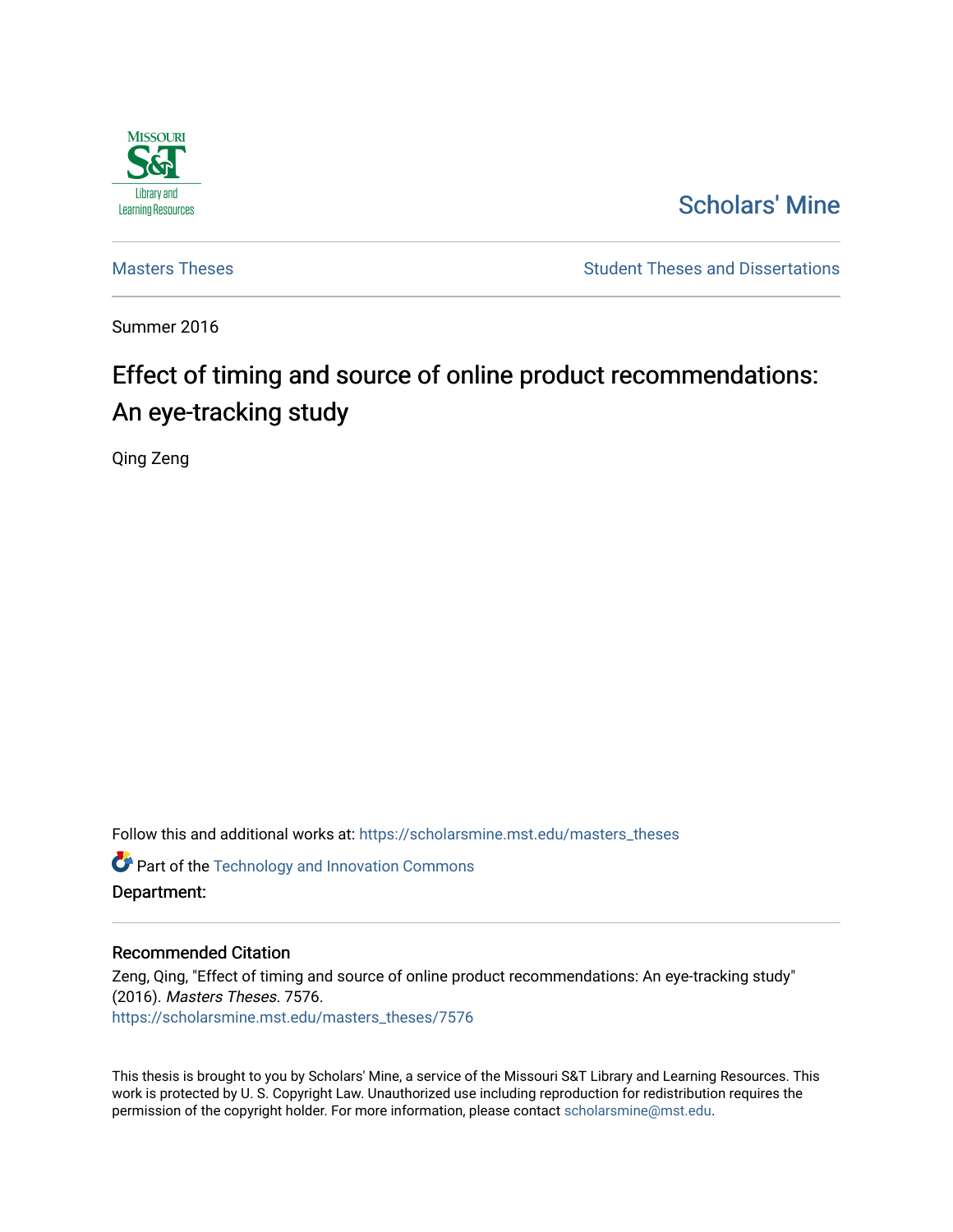# EFFECT OF TIMING AND SOURCE OF ONLINE PRODUCT RECOMMENDATIONS: AN EYE-TRACKING STUDY

by

Qing Zeng

# A THESIS

Presented to the Faculty of the Graduate School of the

# MISSOURI UNIVERSITY OF SCIENCE AND TECHNOLOGY

In Partial Fulfillment of the Requirements for the Degree

# MASTER OF SCIENCE IN INFORMATION SCIENCE AND TECHNOLOGY

2016

Approved by

Dr. Fiona Nah, Advisor Dr. Keng Siau Dr. Richard Hall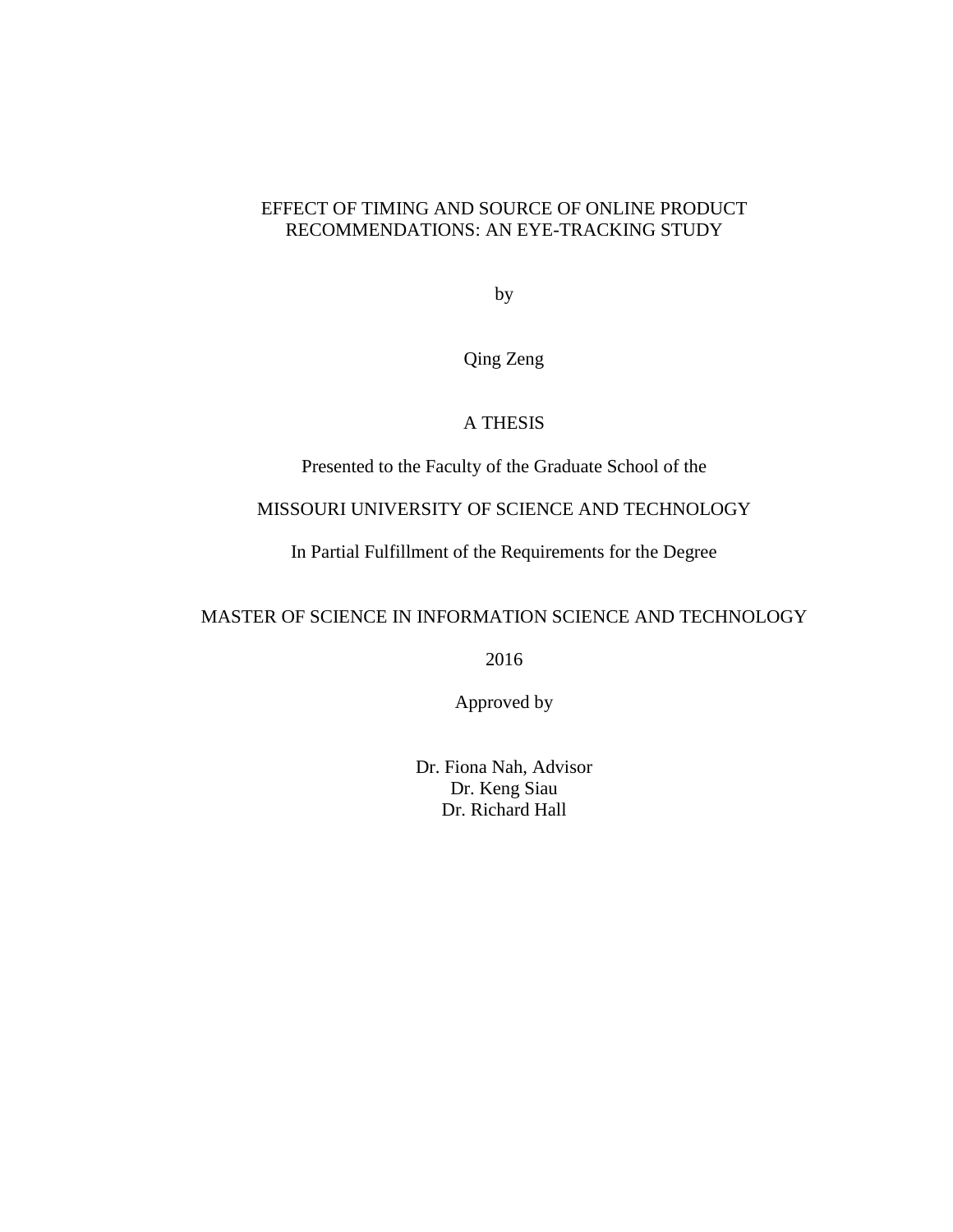$© 2016$ 

Qing Zeng All Rights Reserved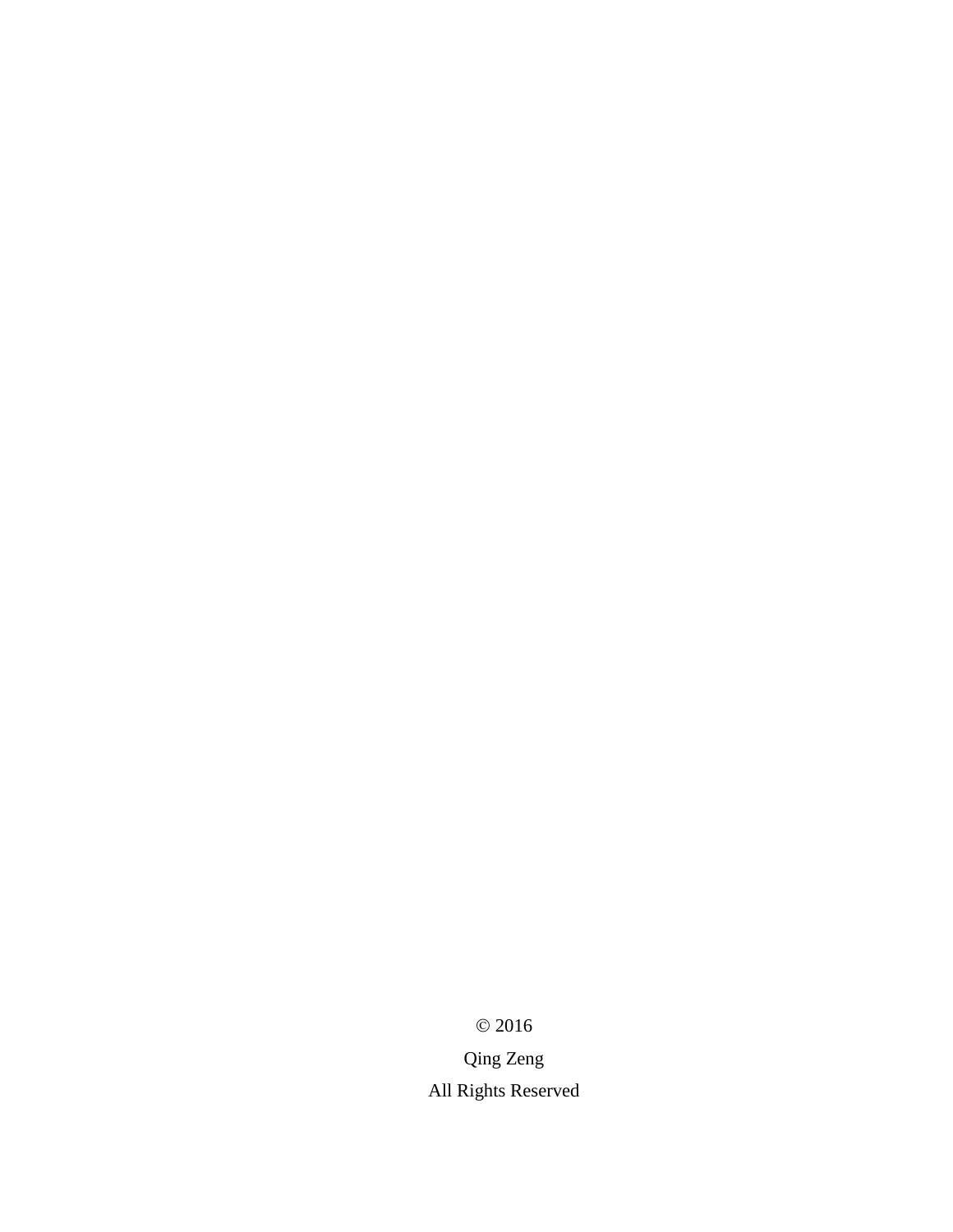## **ABSTRACT**

Online retail business has become an emerging market for almost all business owners. Online recommender systems provide better services to the consumers as well as assist consumers with their decision making processes. In this study, a controlled lab experiment was conducted to assess the effect of recommendation timing (early, mid, and late) and recommendation source (expert reviews vs. consumer reviews) on e-commerce users' interest and attention. Eye-tracking data was extracted from the experiment and analyzed. The results suggest that users show more interest in recommendation based on consumer reviews than recommendation based on expert reviews. Earlier recommendations do not receive greater user attention than later recommendations.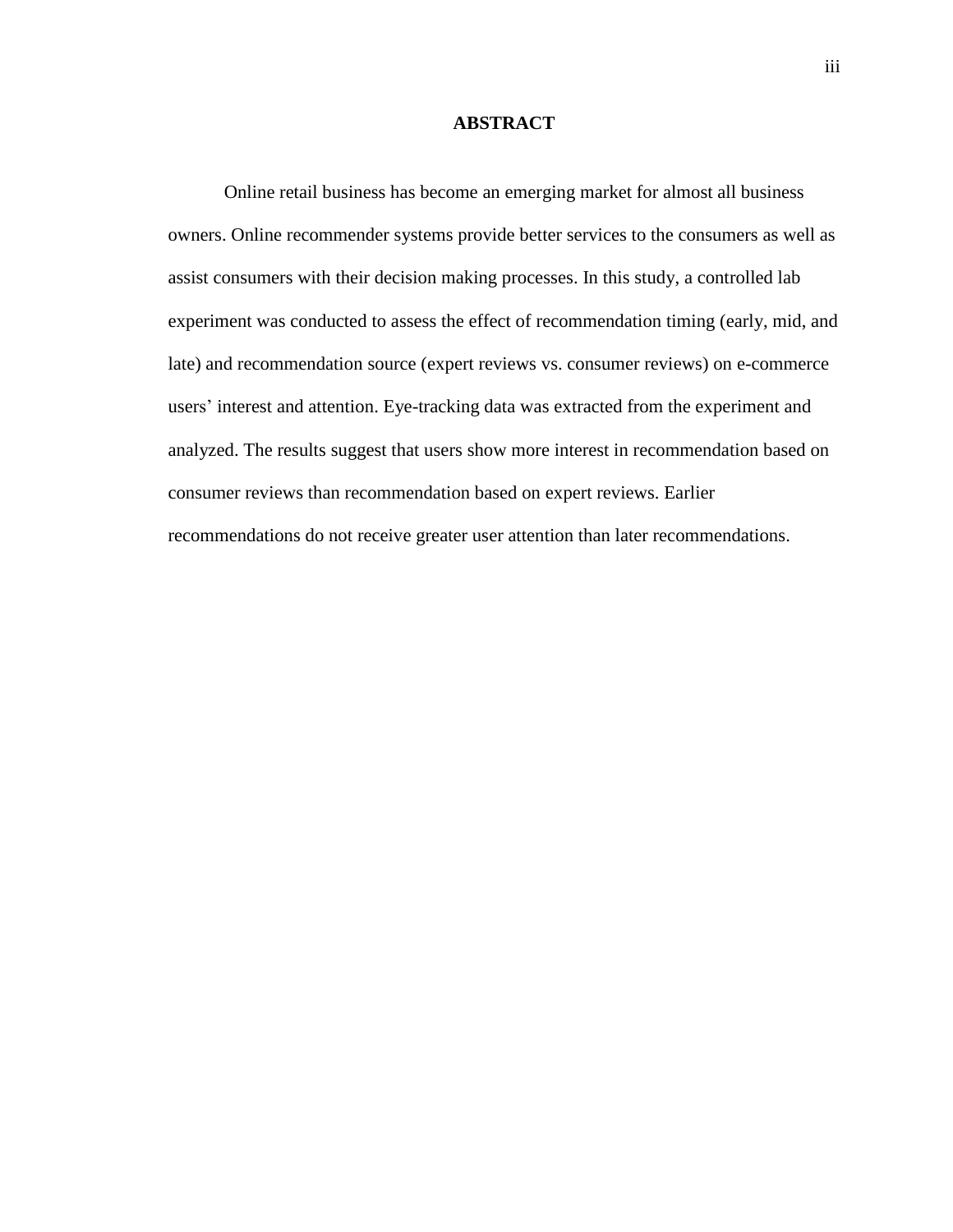## **ACKNOWLEDGMENTS**

First, I want to thank Dr. Fiona Nah from Missouri University of Science and Technology for mentoring me on various research projects including this research. I would also like to thank my committee members, Dr. Keng Siau and Dr. Richard Hall, for your advice and suggestions on this thesis.

Next, I want to thank Dr. Amy Shi, Dr. Chuan-Hoo Tan, and Dr. Choon Lin Sia from City University of Hong Kong for giving me the opportunity to collaborate with them on this experimental research study. I would also like to thank Samuel Smith for helping to proofread the thesis.

Last but not least, I want to thank all members from the Laboratory for Information Technology Evaluation for helping to coordinate and conduct these experiments.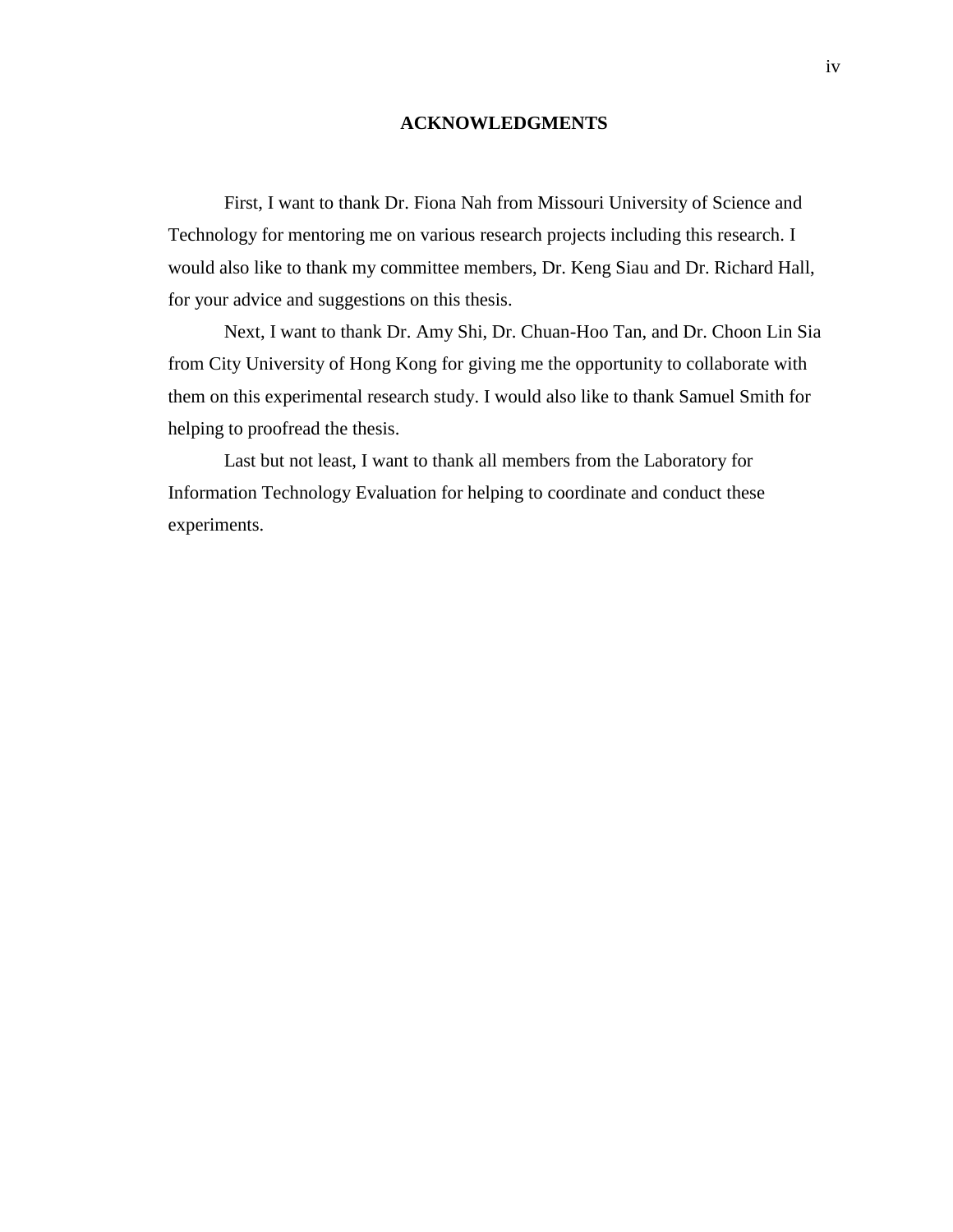# **TABLE OF CONTENTS**

| Page                                                   |
|--------------------------------------------------------|
|                                                        |
|                                                        |
|                                                        |
|                                                        |
| SECTION                                                |
| $1_{-}$                                                |
| $\overline{2}$ .                                       |
|                                                        |
|                                                        |
| 3.                                                     |
| $\overline{4}$ .                                       |
| 5 <sub>1</sub>                                         |
|                                                        |
| 5.2. DATA ANALYSIS ON FIXATION DURATION PER SECOND  18 |
| 6.                                                     |
| $\tau$                                                 |
| 8.                                                     |
| 25                                                     |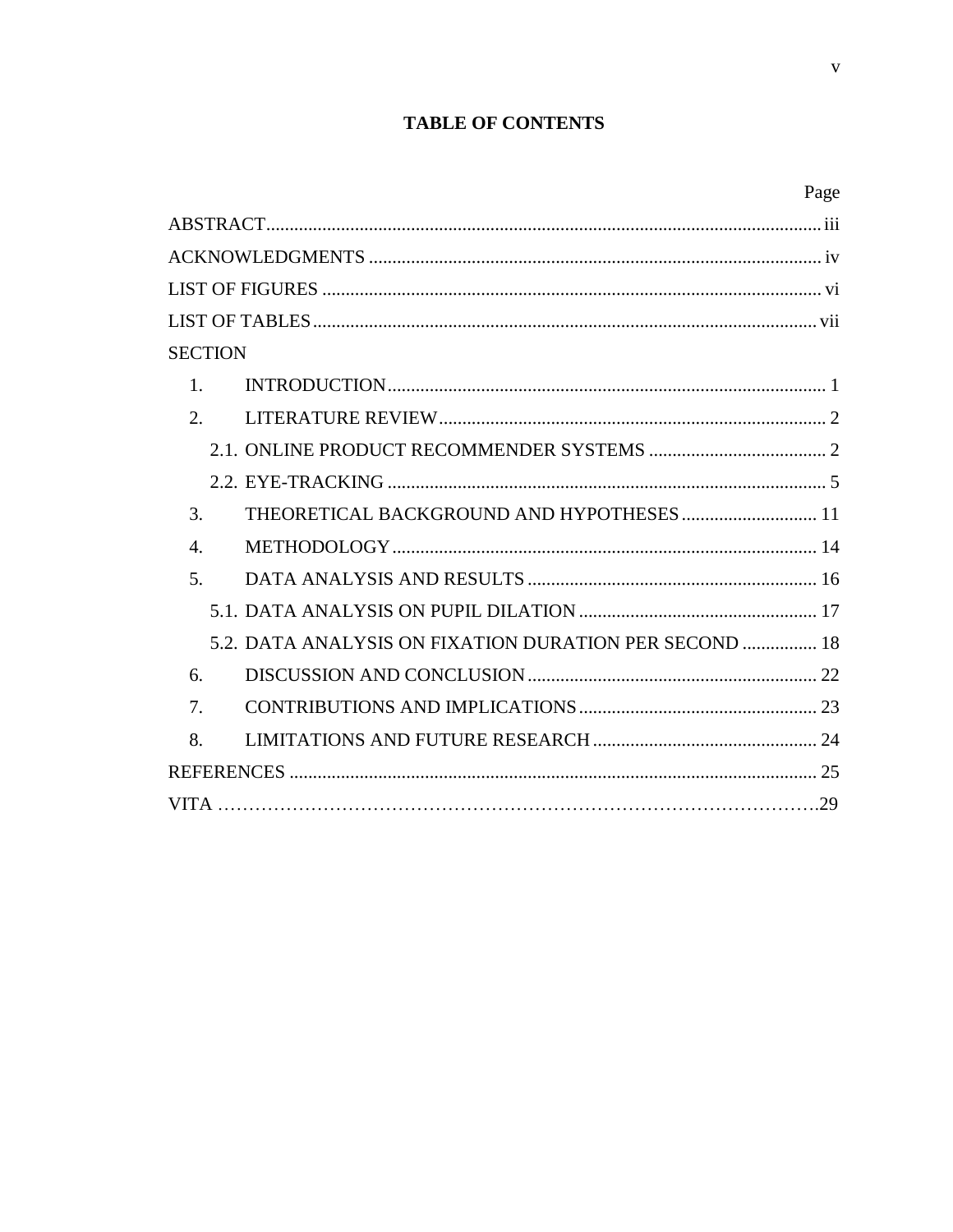# **LIST OF FIGURES**

|  | Page |
|--|------|
|  |      |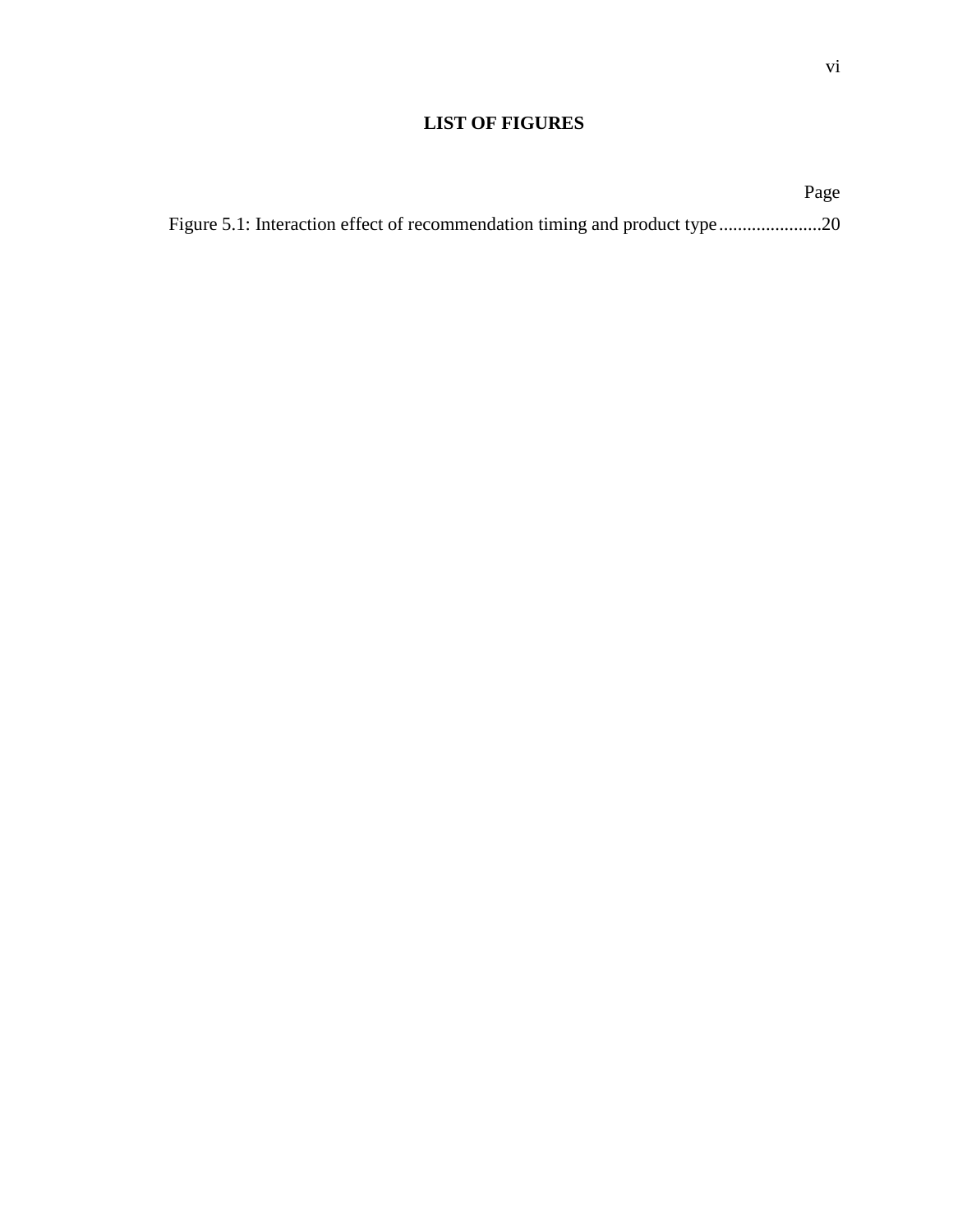# **LIST OF TABLES**

|                                                                              | Page |
|------------------------------------------------------------------------------|------|
| Table 2.1: Summary of literature review on online recommender systems 3      |      |
|                                                                              |      |
|                                                                              |      |
|                                                                              |      |
| Table 5.3: Mean values of FDPS for recommendation timing and product type 20 |      |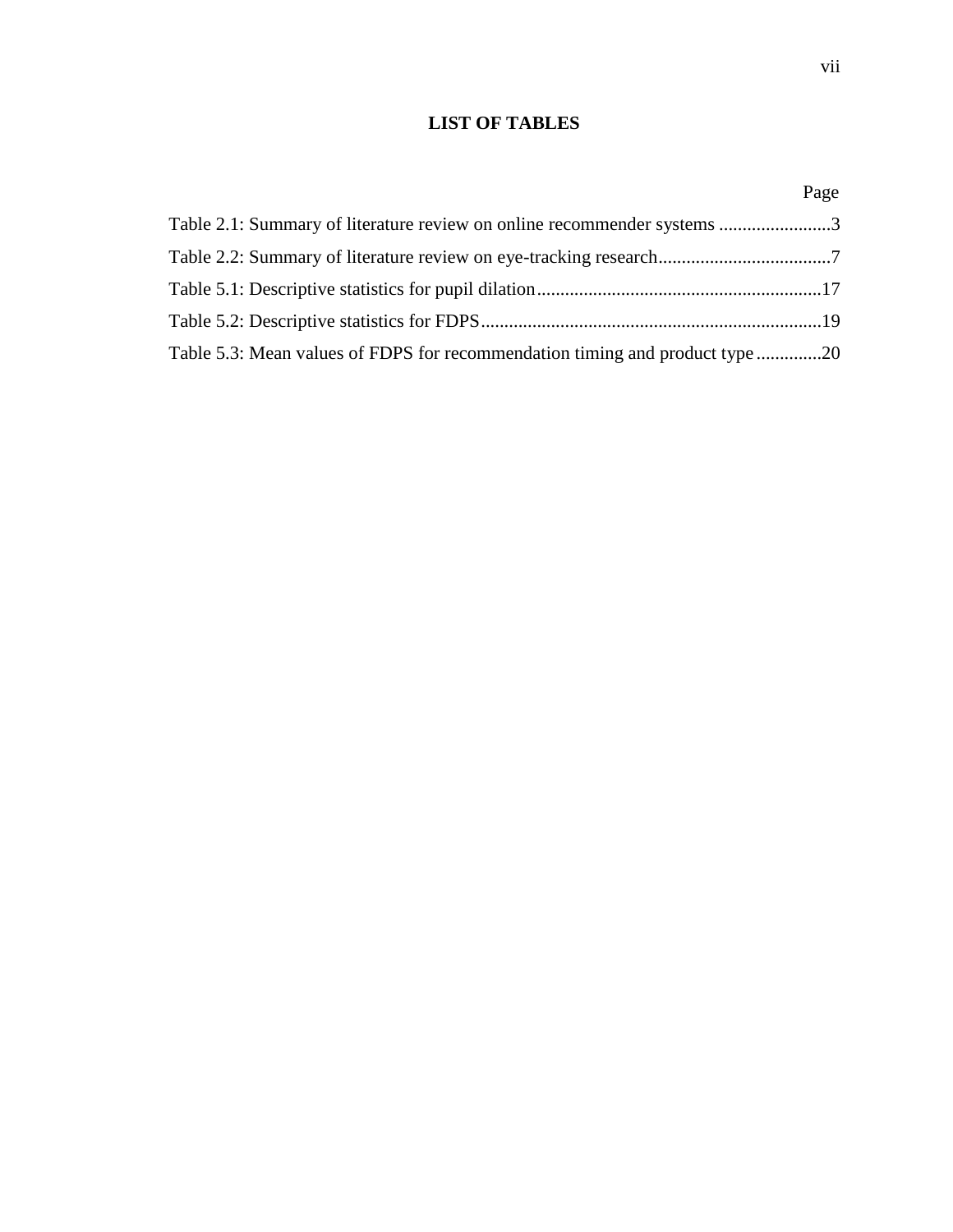## **1. INTRODUCTION**

Based on data from the U.S. Census Bureau, U.S. retail e-commerce sales for the first quarter of 2016 has reached \$92.8 billion, which accounts for 7.8 percent of total retail sales (DeNale & Weidenhamer, 2016). Over the past decade, sales of retail ecommerce have a yearly growth of more than 15%. In order to boost sales, more and more retailers are implementing online recommender systems, or, recommendation agents (RAs) which can provide better services and help customers with the decision making process. The algorithms underlying online recommender systems (Hostler et al., 2012) as well as the effects of online recommender systems (Adomavicius et al., 2013) have been studied in the past decade but there is little research to assess its efficacy and user interest.

Although online product recommender systems have been influential in boosting sales as well as user satisfaction, there are still some recommender systems that are poorly designed or ineffectively implemented. The goal of this research is to study some of the key characteristics of online product recommender systems and their effects on users.

In this research, the researcher is interested to examine the effects of an online product recommender system on users' attention and interest in terms of the display timing (i.e., early, mid, and late) of the recommendation and the sources of recommendation content (i.e., expert vs. consumer).

We expect the outcome of this research to be helpful to online retailers in improving their online recommender systems.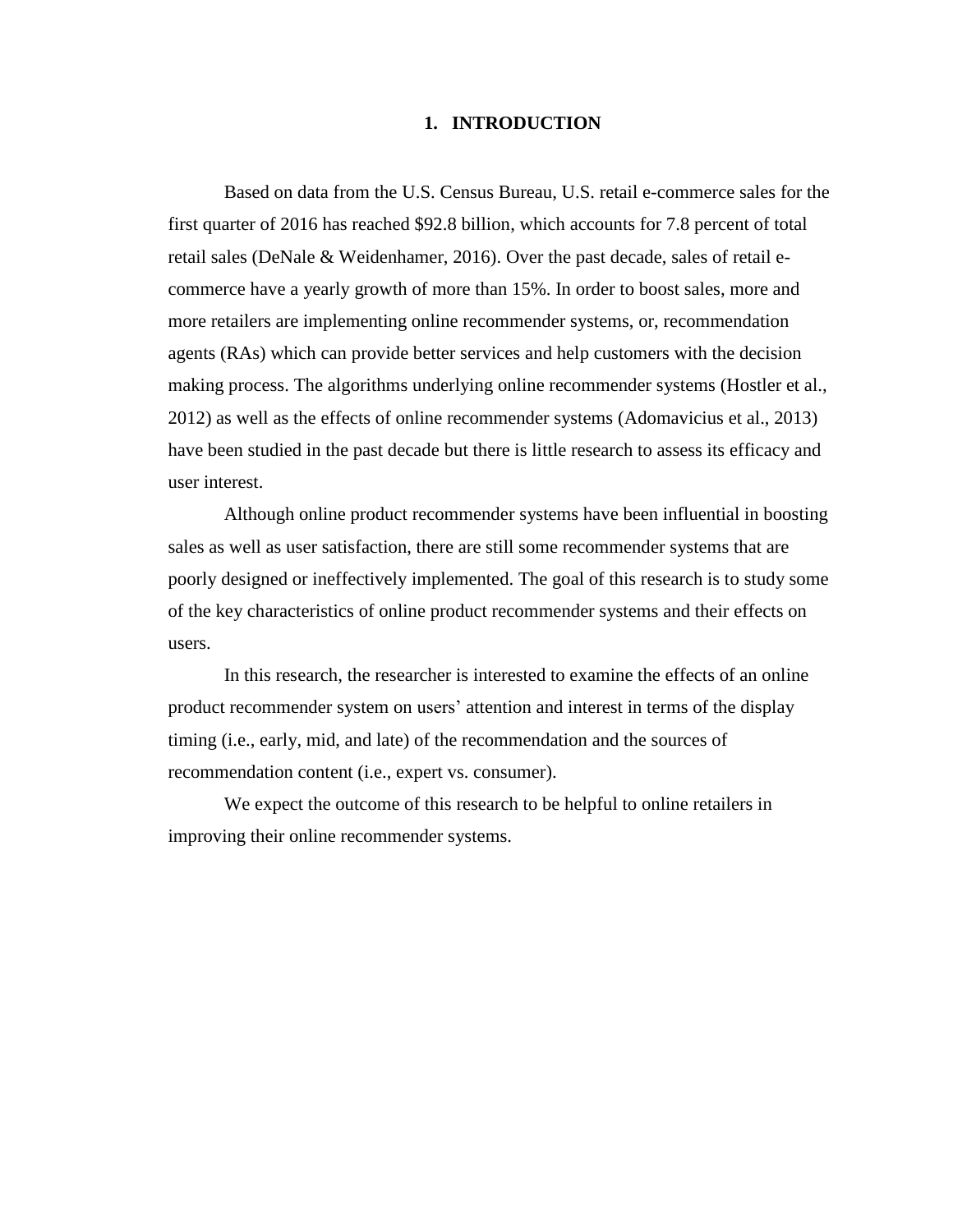#### **2. LITERATURE REVIEW**

## **2.1. ONLINE PRODUCT RECOMMENDER SYSTEMS**

Online product recommender systems are widely used to provide consumers with alternatives that they might be interested in. Current product recommender systems are using various filtering systems including content-based filtering, collaborative filtering, and hybrid methods to provide consumers with the right products (Aciar et al., 2007). Online retailers rely on recommender systems as a decision aid to the customers in order to provide better service and to boost sales. According to research conducted by Forrester Research, product recommender systems accounted for 10 to 30 percent of total sales by a retailer (Schonfeld, 2007).

Prior studies on product recommender systems are mainly focused on the optimization of algorithms to provide more accurate predictions and suggestions to the customers (Hostler et al., 2012). According to Adomavicius et al. (2013), most recommender systems take into account consumers' ratings of the products experienced and used them to calculate ratings for the products and to predict customer preferences. One type of recommender systems that is widely used is called the collaborative recommendation system. Such type of systems does not recommend items based on similarities with the users' past preferences, but on what similar users like. Another popular type of recommender systems is called content-based recommendation system. It provides recommendations by comparing products to users' profiles. Based on the match of product features and user preferences, the item with the highest rating will be recommended to the user. Some recommender systems implement a hybrid approach to combine both content-based and collaborative systems to avoid the weaknesses of either systems (Balabanovic, 1997). Although most recommender systems have limitations such as the requirement to have a large amount of prior customer data (Ansari, Essegaier, & Kohli, 2000), the impact of recommendation systems on consumers' decision making process has been effective. Lu et al. (2015) evaluated recommender systems in different business settings to provide suggestions on building an effective recommender system.

In general, online user reviews can influence consumers through awareness effects or persuasive effects (Duan et al., 2008). Awareness effects can create exposure of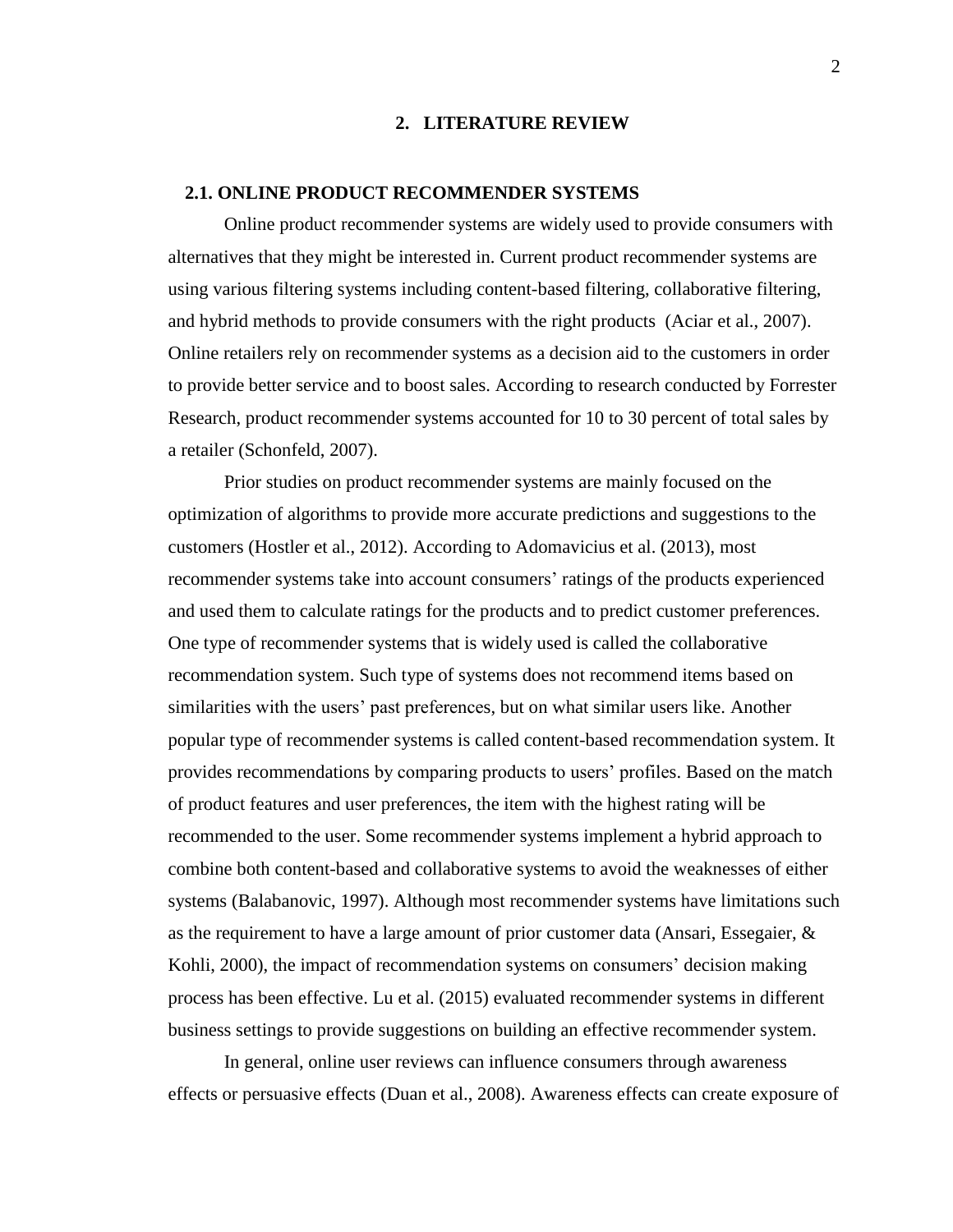the product to the customer so that he or she is more likely to include the recommended product in his or her choice set. Persuasive effects can improve customers' attitudes during the evaluation process, which in turn affects their decision making. Online reviews can also affect customers' decision making through word of mouth.

Table 2.1 provides a summary of research studies on online recommender systems.

| Author(s)            | <b>Focus</b> | <b>Key findings</b>                                    |
|----------------------|--------------|--------------------------------------------------------|
| Adomavicius et al.,  | Influence    | People's preference ratings can be significantly       |
| 2013                 |              | influenced by recommendations. Recommender             |
|                      |              | systems have an anchoring effect that is continuous    |
|                      |              | and linear.                                            |
| Ansari et al., 2000  | Algorithm    | Simple and flexible models are described to            |
|                      |              | incorporate revealed preferences on the basis of       |
|                      |              | explicit and implicit data. Procedure for ratings data |
|                      |              | were also developed.                                   |
| Balabanović &        | Algorithm    | A hybrid online recommender system called Fab was      |
| Shoham, 1997         |              | tested against other sources which resulted in higher  |
|                      |              | performance.                                           |
| Cosley et al., 2003  | Influence    | In movie ratings, a recommender's prediction can       |
|                      |              | influence users' opinion.                              |
| Hostler et al., 2012 | Influence    | Recommendation systems can increase consumers'         |
|                      |              | perceived attractiveness of products                   |
| Guan et al., 2014    | Algorithm    | A recommender system was proposed that takes into      |
|                      |              | account the item quality and user rating preferences   |
|                      |              | that decreases the computing complexity was            |
|                      |              | proposed. A significant higher accuracy was            |
|                      |              | observed compared to three other benchmark             |
|                      |              | systems.                                               |

*Table 2.1: Summary of literature review on online recommender systems*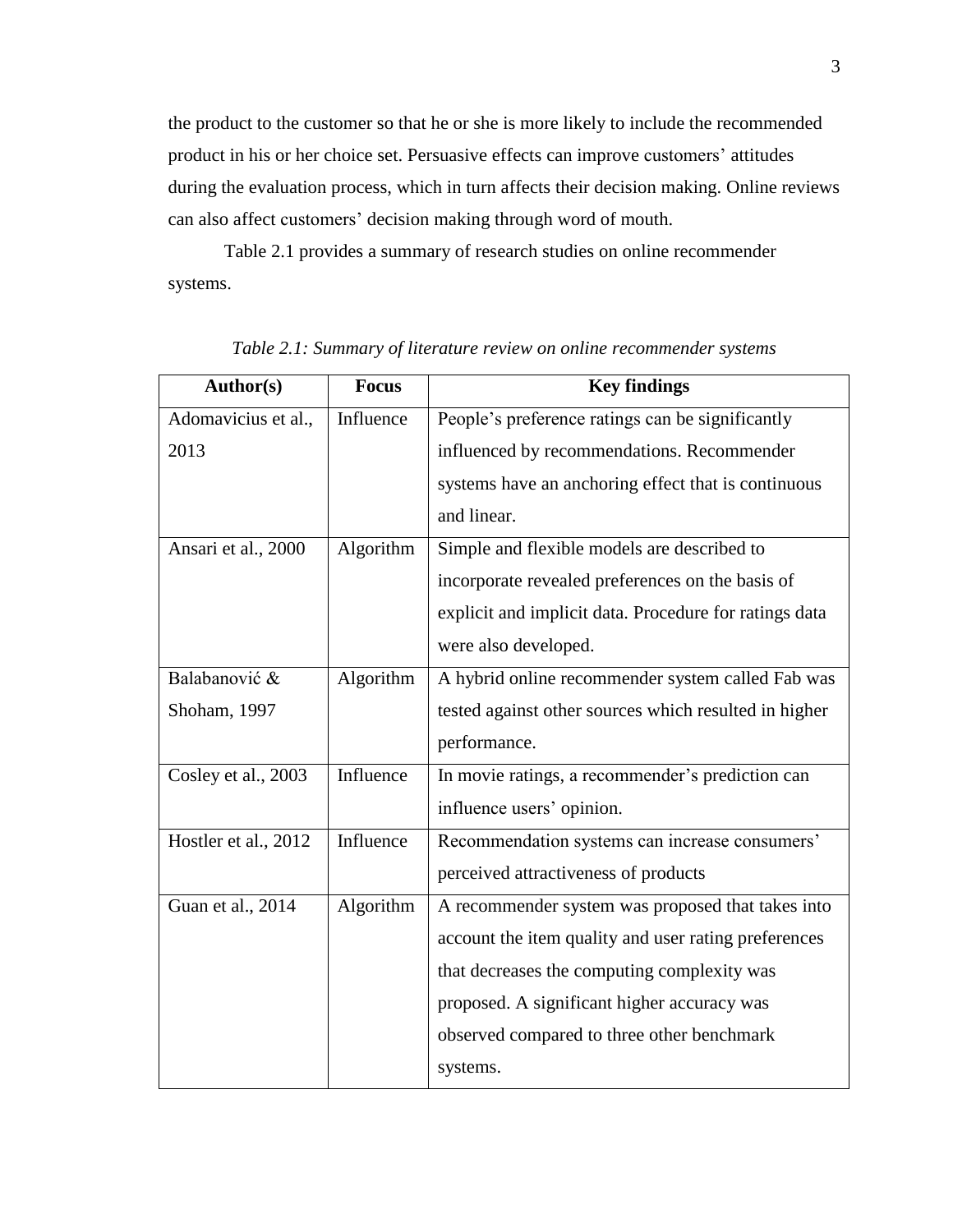| Iacobucci et al., | Algorithm  | Based on an extensive review process and cluster       |  |  |
|-------------------|------------|--------------------------------------------------------|--|--|
| 2000              |            | analysis, simple Jaccard coefficient was found to be a |  |  |
|                   |            | reliable index of similarity. Content-based similarity |  |  |
|                   |            | among products and the affirmative customer            |  |  |
|                   |            | network should be taken into account in forming the    |  |  |
|                   |            | recommendations.                                       |  |  |
| Kim et al., 2005  | Algorithm  | A recommender system using consumer navigational       |  |  |
|                   |            | and behavioral pattern to estimate the consumer        |  |  |
|                   |            | preference levels was examined to outperform           |  |  |
|                   |            | benchmarking systems.                                  |  |  |
| Lee & Kwon, 2008  | Algorithm, | Casual maps based recommendation mechanism was         |  |  |
|                   | Influence  | recommended to enhance consumers' decision             |  |  |
|                   |            | satisfaction, attitude towards the recommended         |  |  |
|                   |            | products, positive purchase intentions, and actual     |  |  |
|                   |            | purchase.                                              |  |  |
| Senecal & Nantel, | Features,  | Product recommendations result in higher purchase      |  |  |
| 2004              | Influence  | rate than without recommendations.                     |  |  |
|                   |            | Recommendation systems labeled "recommender            |  |  |
|                   |            | system" were more influential than labeled as          |  |  |
|                   |            | "human experts" and "other consumers".                 |  |  |
| Shi et al., 2013  | Features,  | The timing and basis of the recommendations            |  |  |
|                   | Influence  | resulted in significant differences in consumers'      |  |  |
|                   |            | decision satisfaction and decision difficulty.         |  |  |
| Wang & Benbasat,  | Algorithm, | The study found that the use of explanation facilities |  |  |
| 2007              | Influence  | enhanced consumers' initial trusting beliefs.          |  |  |
|                   |            | Furthermore, different explanation types could         |  |  |
|                   |            | influence different trusting beliefs.                  |  |  |
|                   |            |                                                        |  |  |

*Table 2.1: Summary of literature review on online recommender systems (cont.)*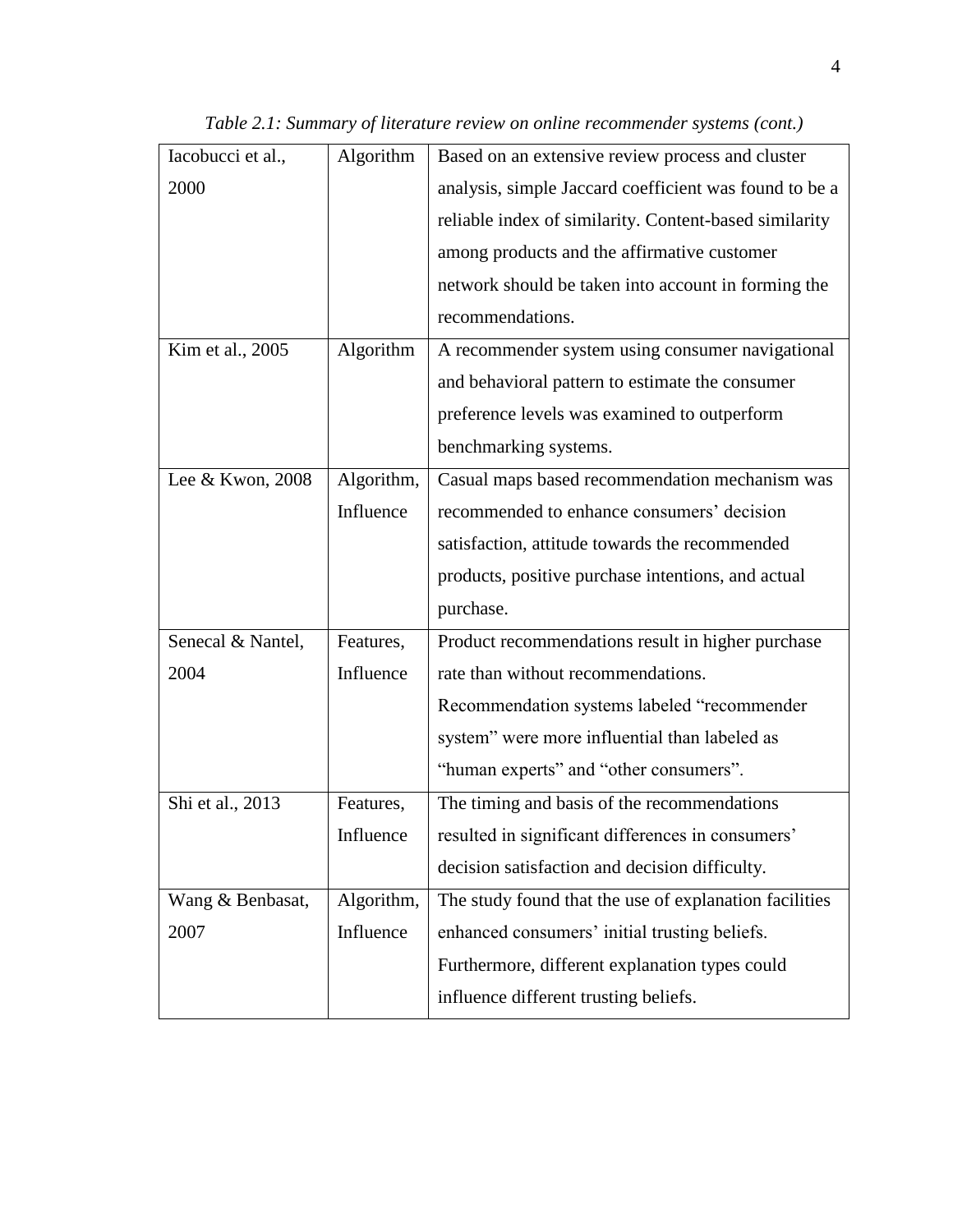## **2.2. EYE-TRACKING**

The use of eye-tracking devices on information processing tasks has been around for more than a century. In order to track the location of eye fixations, invasive methods were first implemented involving direct mechanical contact with participants' cornea. As research on eye-tracking evolves, non-invasive methods such as using light on the cornea and recording the reflection to obtain fixation data became more common (Jacob & Karn, 2003). Eye-tracking studies became more popular as equipment became more accurate and psychological theories became more advanced. Researchers were able to use eyetracking data to study cognitive processes. However, using eye-tracking to study usability issues was more scarce due to issues regarding data collection and data analysis methods (Jacob & Karn, 2003). In the 1980s, as personal computers became more popular, researchers started using eye-tracking devices to study and solve problems in humancomputer interaction.

Klin et al. (2002) utilized eye-tracking and discovered that reduced eye region fixation durations can predict autism. Also, increased fixation duration on mouths indicates improved social adjustment from autism. By studying the gaze shift data from eye-tracking devices, Mason et al. (2013) found that illustrations with text result in higher participants' effort to integrate verbal and pictorial information. Tsai et al. (2012) used eye-tracking devices to track participants' eye movement during problem-solving tasks to study their ability to find relevant information and problem-solving outcomes. They found that successful problem solvers focused more on relevant factors.

People's attention will only focus on the things they need and will ignore others that are presumed to be irrelevant (Triesch et al., 2003). The results from the study by Orquin & Loose (2013) also indicate that decision makers direct their attention to goalrelated stimuli. According to Rayner (1978), cognitive processing during a fixation affects the fixation duration. In other words, a longer fixation duration on a certain piece of information implies a higher intensity of cognitive processing.

Based on a study by Shimojo et al. (2003), longer fixation durations reflect higher preference upon choices. As shown in their research, fixations increased exposure to the stimuli which transitioned into preferences. Preferences can reinforce people's fixations and enhance their perceptions of attractiveness which in turn influence decision making.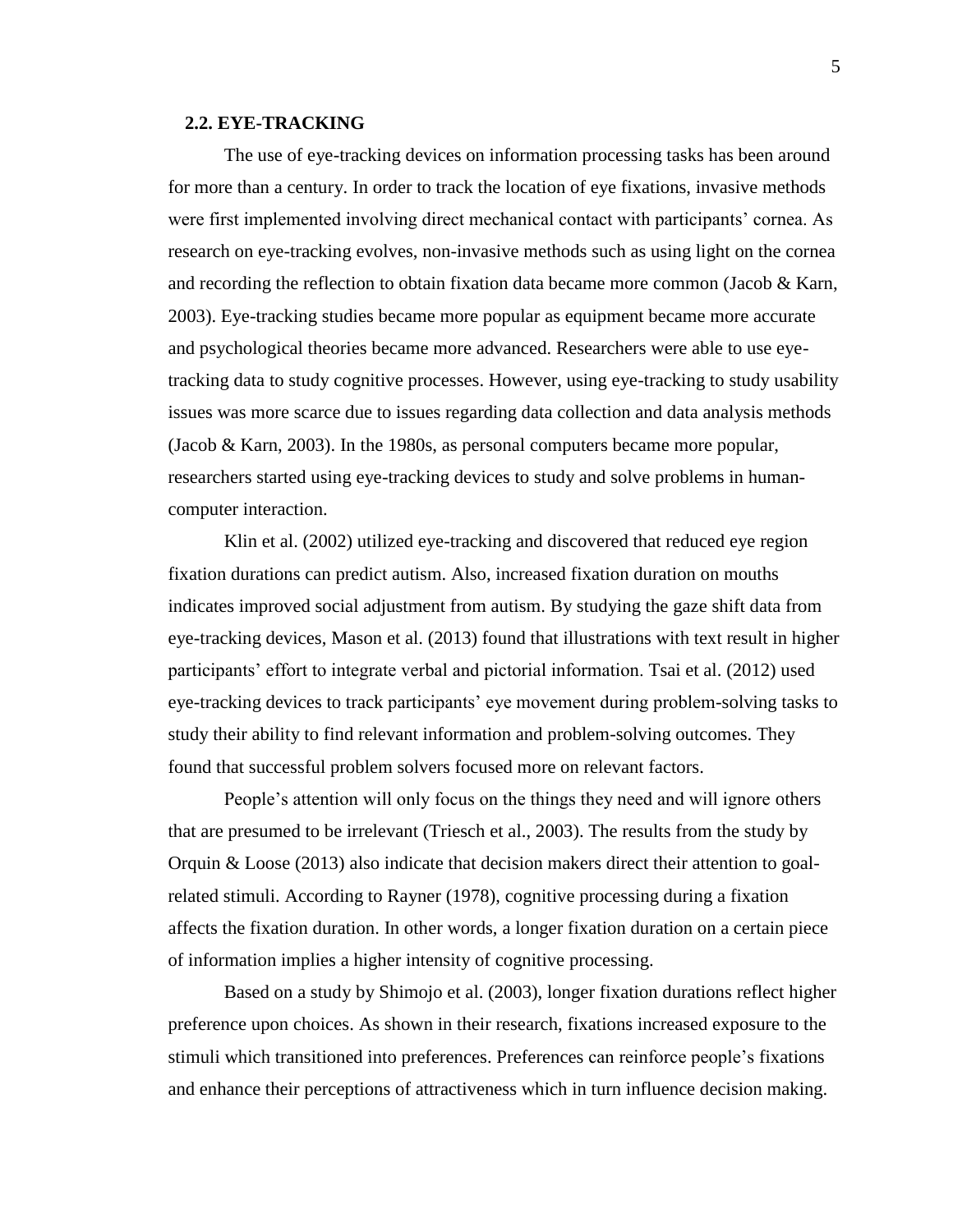The study by Krajbich et al. (2010) indicates that visual fixation process could have a causal effect on people's value comparison process. People's perceived value on choices influences fixations. Also, fixation durations increase as the difficulty of choices increases.

Based on the eye-mind assumption highlighted by Just & Carpenter (1980), people's eyes will remain fixated as long as information is being processed. Rayner (1998) states that although people can move their attention without moving their eyes, it is more efficient to move the eyes than to move attention while fixated on complex stimuli. During an online shopping process, there are many stimuli on the screen. Eye fixation is a well-developed predictor of attention.

Human pupils react not only to change of environmental luminance, but also to change in cognitive processing (Brisson et al., 2013). Pupil dilation was found to be a consequence of attentional effort (Hoeks & Levelt, 1993). According to Laeng et al. (2012), pupil diameter, which is also called "pupillometry", has been used to estimate the intensity of mental activities, change of emotions, change of mental states, and change of attention for more than 50 years. Pupil dilation not only reflects emotional stimuli but also indicates some cognitive mechanisms. In standard light conditions, the diameter of human pupils averages at about 3 mm while the size can reach an average of 7 mm in dim light condition (MacLachlan & Howland, 2002). Pupil diameter is very difficult to control voluntarily. It has been shown that pupil diameter can only be controlled indirectly by mentally imaging a stimuli (Laeng et al., 2012). This characteristic of pupil dilation makes it a good objective measure. In the study by Einhäuser et al (2010), pupil response was defined as the consolidation of mental states related to arousal and mental activities. Pupil dilation was also found to indicate interest to tasks such that an increase in pupil diameter reflects increased interest in the stimuli (Hess & Polt, 1960). Positive pupil dilation indicates an increased task engagement. Negative pupil dilation indicates disengagement from the task.

Greater pupil dilation indicates higher decision threshold in difficult decision making (Cavanagh et al., 2014). The dilation of pupils can represent the need to increase cognitive control when conflicts exist during decision making. Pupil dilation can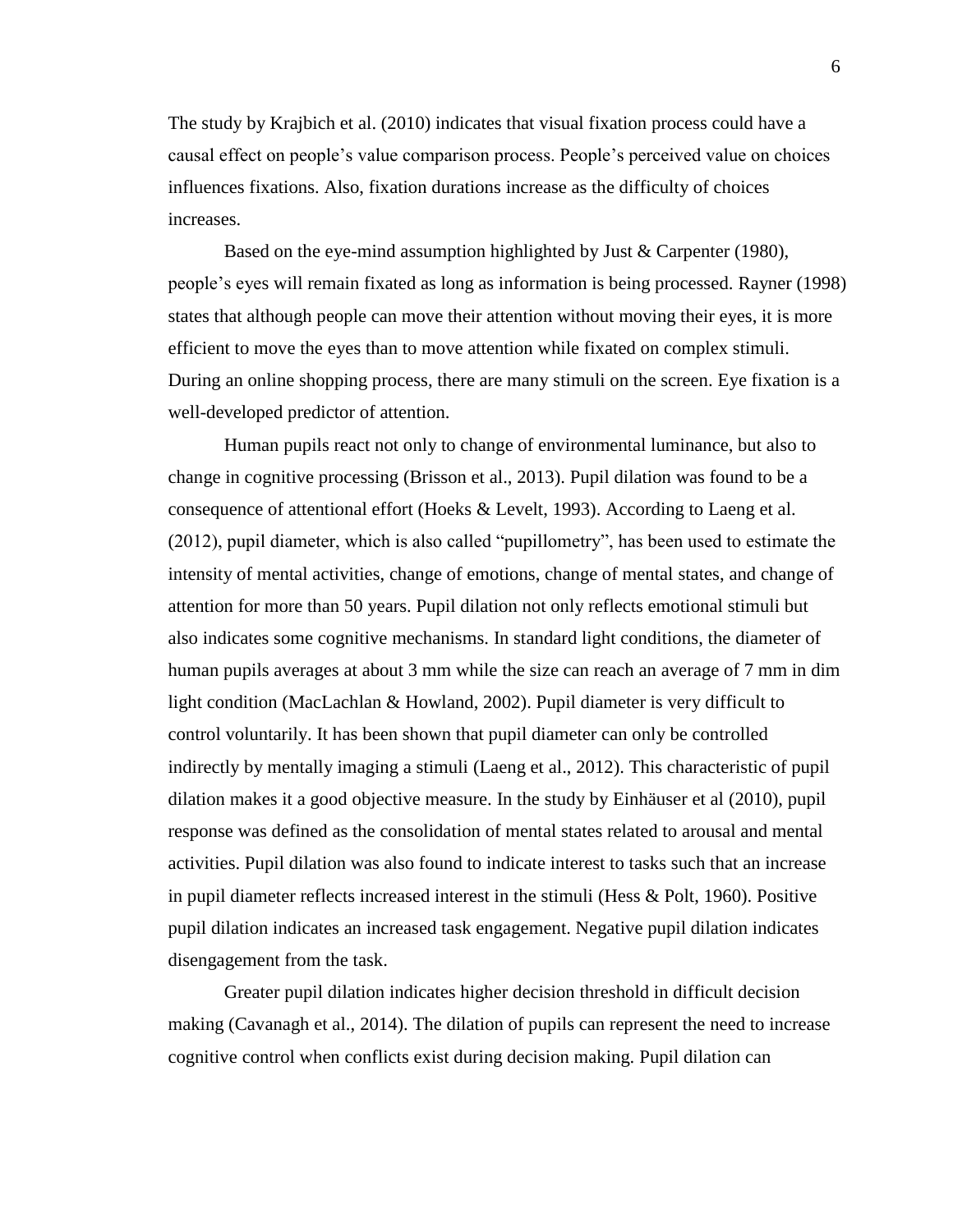represents both the mental activity involved as well as the difficulty of the task (Hess & Polt, 1964).

An aggregated review of select prior studies using the eye-tracking technique is listed in table 2.2.

| Author(s)         | <b>Metrics</b>   | <b>Key Findings</b>                                 |
|-------------------|------------------|-----------------------------------------------------|
| Brisson et al.,   | Pupil diameter   | Eye-tracking systems have some systematic error     |
| 2013              |                  | estimating pupil size. When reading language        |
|                   |                  | such as English, subjects were most aroused         |
|                   |                  | when started and became least aroused when          |
|                   |                  | reaching the end.                                   |
| Cavanagh et al.,  | Gaze dwell time, | Higher gaze dwell time predicted higher drift       |
| 2014              | Pupil dilation   | rate toward the fixation option. Higher pupil       |
|                   |                  | dilation predicted higher decision threshold        |
|                   |                  | during difficult decisions.                         |
| Einhäuser et al., | Pupil dilation   | Pupil dilation reflects post-decisional             |
| 2010              |                  | consolidation of the choice but not the pre-        |
|                   |                  | decisional consolidation of the choice.             |
| Gilzenrat et al., | Pupil dilation   | Pupil diameter can be measured to reflect locus     |
| 2010              |                  | coeruleus activities. Increases in pupil diameter   |
|                   |                  | baseline indicated decrease in task utility and     |
|                   |                  | disengagement from the task. Decreases in pupil     |
|                   |                  | diameter baseline but increases in task-related     |
|                   |                  | dilations indicated higher task engagement.         |
| Hess & Polt,      | Pupil diameter   | Pupil diameter reflected the total mental activity. |
| 1964              |                  |                                                     |
| Hoeks & Levelt,   | Pupil dilation   | Pupil dilation is a consequence of attentional      |
| 1993              |                  | effort. Attentional input and pupil responses are   |
|                   |                  | found to have a linear relationship.                |

*Table 2.2: Summary of literature review on eye-tracking research*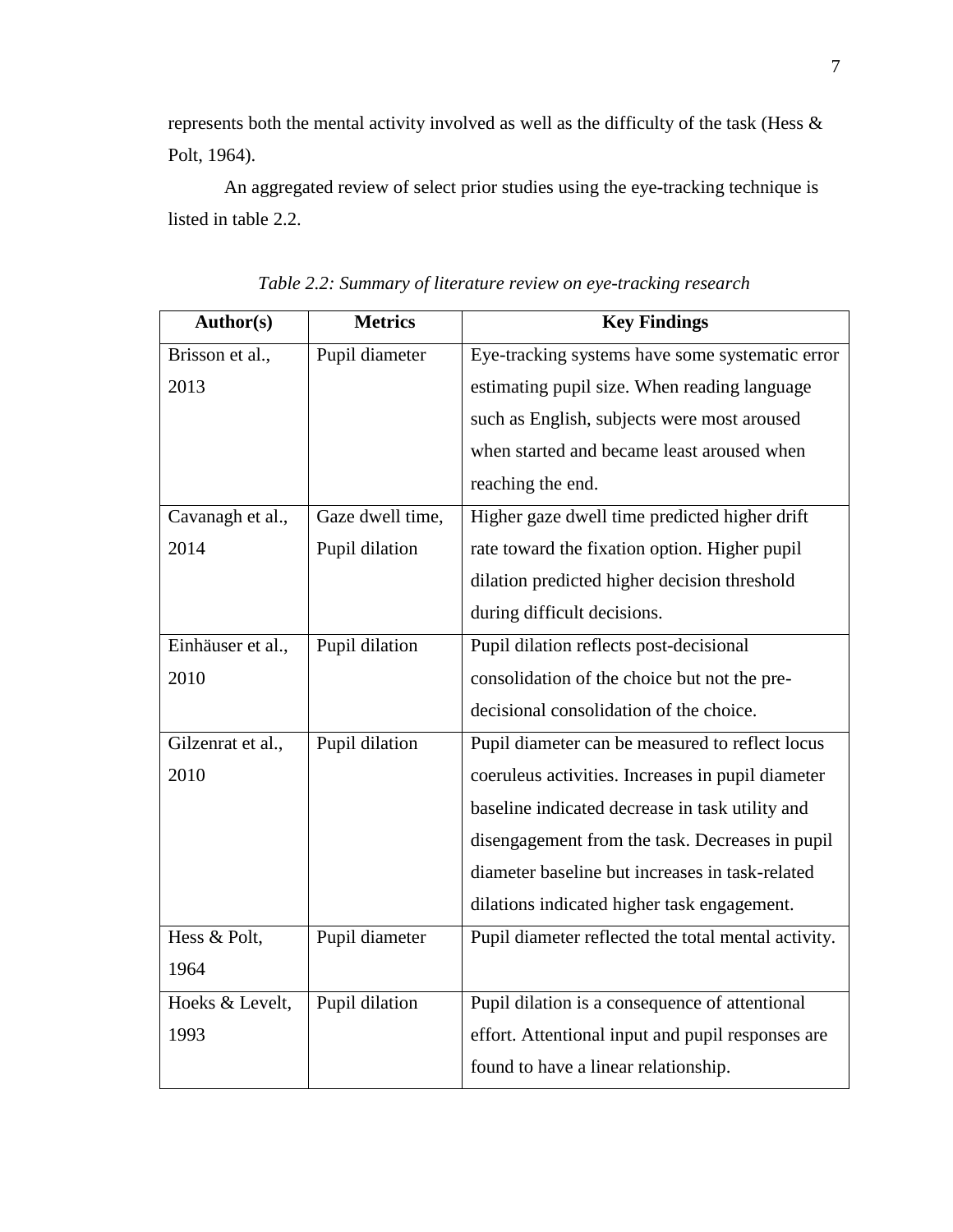| Jacob & Karn,     | Fixation, gaze           | In HCI, the most widely used eye-tracking          |  |  |
|-------------------|--------------------------|----------------------------------------------------|--|--|
| 2003              | duration, scan           | metrics are number of fixations, proportion of     |  |  |
|                   | path                     | gaze on each area of interest, fixation duration   |  |  |
|                   |                          | mean, number of fixations, gaze duration mean,     |  |  |
|                   |                          | and fixations per second.                          |  |  |
| Johnson &         | Area of interest,        | Spatial contiguity resulted in more attempts to    |  |  |
| Mayer, 2012       | Scan path                | integrate words and pictures and had more          |  |  |
|                   |                          | successful integration of words and pictures       |  |  |
|                   |                          | during learning which resulted in more             |  |  |
|                   |                          | meaningful learning outcomes.                      |  |  |
| Just & Carpenter, | Gaze duration,           | Readers pause longer on the last word in a         |  |  |
| 1980              | fixation duration        | sentence when reading. Readers also pause          |  |  |
|                   |                          | longer when processing loads are greater like      |  |  |
|                   |                          | accessing infrequent word etc.                     |  |  |
|                   |                          |                                                    |  |  |
| Kang &            | Pupil diameter           | Real-time changes in stimulus salience motivate    |  |  |
| Wheatley, 2015    |                          | pupil dilation. Fluctuations of pupil size reflect |  |  |
|                   |                          | what is being attended.                            |  |  |
| Kliegl et al.,    | <b>Fixation</b> duration | Most of the time, people's mind processes          |  |  |
| 2006              |                          | several words in parallel at different cognitive   |  |  |
|                   |                          | levels.                                            |  |  |
| Klin et al., 2002 | <b>Fixation</b> duration | People with autism exhibit abnormal pattern of     |  |  |
|                   |                          | social visual pursuit with reduced eye fixations   |  |  |
|                   |                          | and increased fixations on mouths, bodies, and     |  |  |
|                   |                          | objects.                                           |  |  |
| Krajbich et al.,  | <b>Fixation</b> duration | The visual fixation process has a causal effect on |  |  |
| 2010              |                          | the value comparison process. People's choice      |  |  |
|                   |                          | can be biased by manipulated relative fixation     |  |  |

*Table 2.2: Summary of literature review on eye-tracking research (cont.)*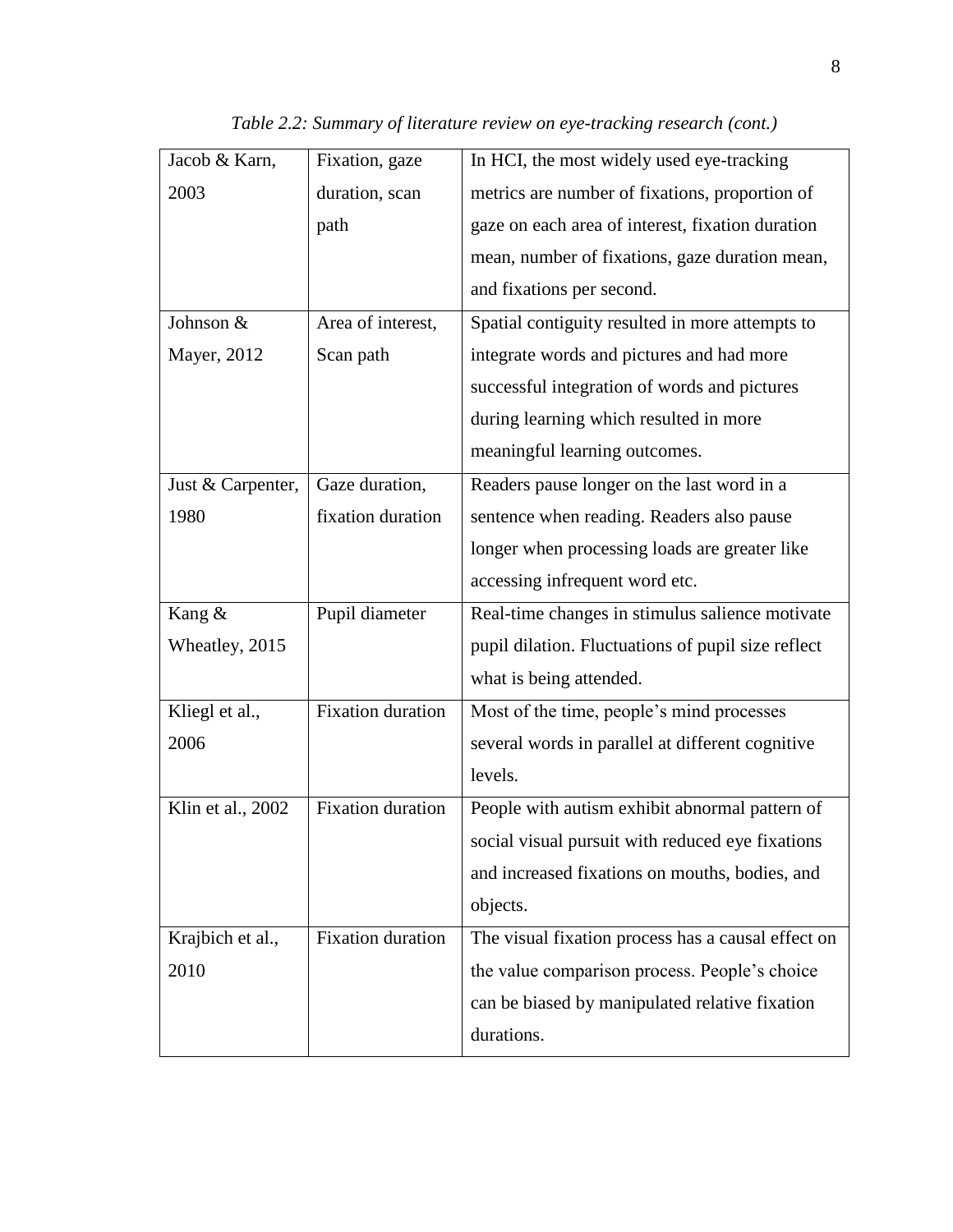| Laeng et al.,   | Pupil diameter           | By reviewing prior studies in pupillometry, pupil |  |  |
|-----------------|--------------------------|---------------------------------------------------|--|--|
| 2012            |                          | response was found to be helpful in studying      |  |  |
|                 |                          | preverbal or nonverbal participants.              |  |  |
| Mason et al.,   | Fixation count,          | Eye-tracking revealed that abstract illustration  |  |  |
| 2013            | fixation duration,       | was more efficient than text alone. Readers made  |  |  |
|                 | first-pass fixation      | greater effort to integrate verbal and pictorial  |  |  |
|                 | time on an Area          | information when the information was presented    |  |  |
|                 | of Interest, look-       | with text and illustrations.                      |  |  |
|                 | back fixation time       |                                                   |  |  |
| Naber et al.,   | Pupil dilation,          | Pupil dilations and constrictions are both        |  |  |
| 2013            | pupil oscillation        | enhanced by available attentional resources.      |  |  |
| O'Regan, 1980   | Fixation duration,       | When processing linguistic information within     |  |  |
|                 | saccade size             | six letters distance from current fixation point, |  |  |
|                 |                          | the duration of current fixation and the size of  |  |  |
|                 |                          | the next saccade to be made would be affected.    |  |  |
|                 |                          | Beyond six words, the linguistic processing       |  |  |
|                 |                          | became very slow and the current fixation         |  |  |
|                 |                          | duration and size of next saccade would not be    |  |  |
|                 |                          | affected.                                         |  |  |
| Orquin & Loose, | <b>Fixation</b> location | Attention processes plays a significant role in   |  |  |
| 2013            |                          | making decisions. When making decisions,          |  |  |
|                 |                          | people make trade-offs between working            |  |  |
|                 |                          | memories and fixations.                           |  |  |
| Rayner, 1978    | Fixation duration,       | Eye-tracking data can tell us the processing      |  |  |
|                 | saccade length,          | activities involved in a task. Using eye-tracking |  |  |
|                 | scan path                | data as the dependent variable is a valid         |  |  |
|                 |                          | approach when studying information processing     |  |  |
|                 |                          | tasks.                                            |  |  |

*Table 2.2: Summary of literature review on eye-tracking research (cont.)*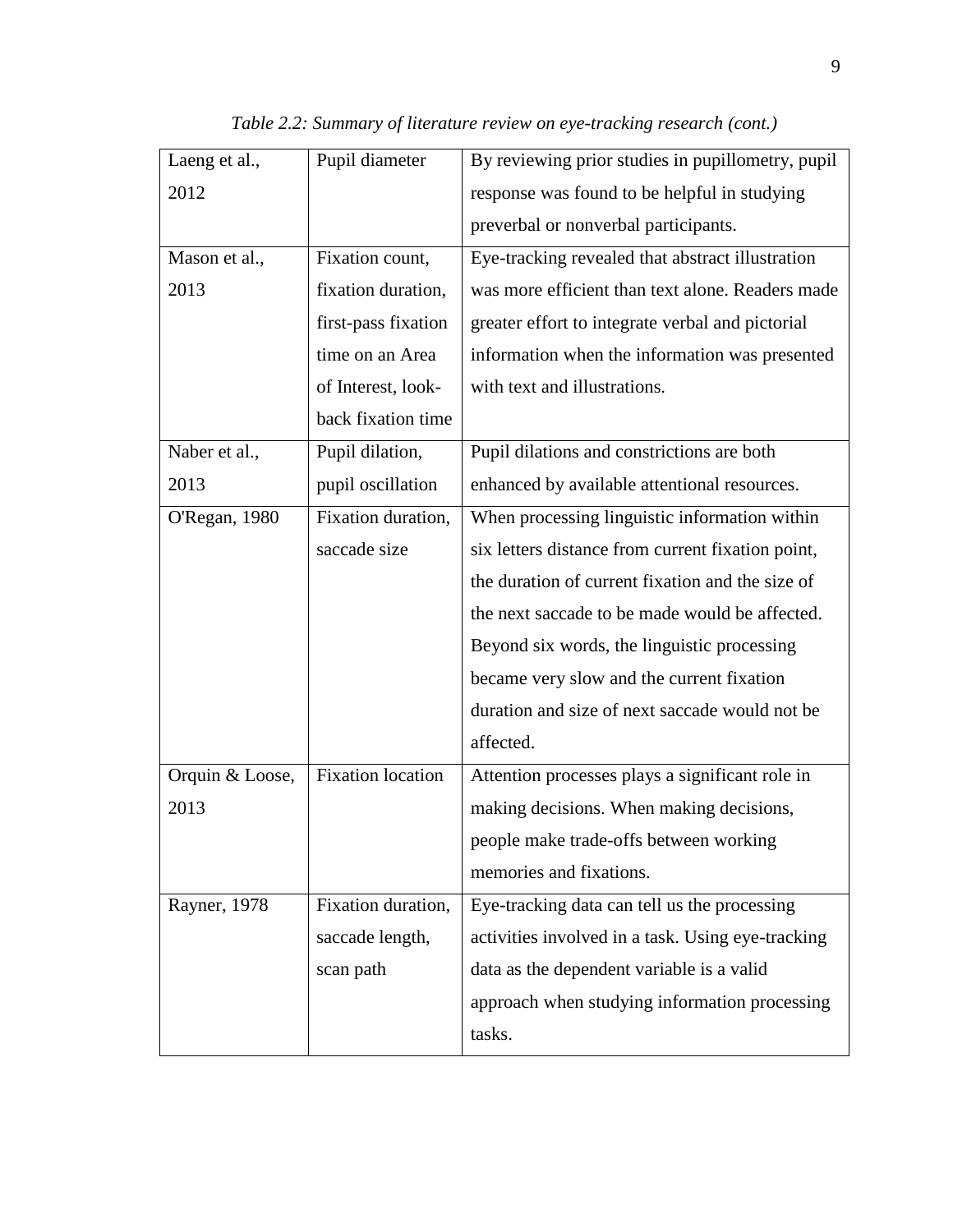| Shimojo et al.,   | Gaze location,     | Manipulated gaze duration results in significant  |  |
|-------------------|--------------------|---------------------------------------------------|--|
| 2003              | gaze duration      | preference biases. People's own gaze bias can be  |  |
|                   |                    | interpreted as a subconscious level preference.   |  |
| Triesch et al.,   | Gaze direction     | Human vision has a highly task specific nature    |  |
| 2003              |                    | that people only focus on the information that    |  |
|                   |                    | lead to the solution of a certain task.           |  |
| Tsai et al., 2012 | Fixation duration, | Participants pay more attention to chosen options |  |
|                   | fixation heat map, | rather than to rejected options when making a     |  |
|                   | scan path          | decision. Successful problem solvers and          |  |
|                   |                    | unsuccessful problem solvers have significantly   |  |
|                   |                    | difference in the scan sequences.                 |  |
| Wierda et al.,    | Pupil dilation     | Pupil dilation provides important information     |  |
| 2012              |                    | regarding the occurrence of attentional           |  |
|                   |                    | processes.                                        |  |
| Hess & Polt,      | Pupil dilation     | Pupil dilation reflected people's increased       |  |
| 1960              |                    | interest in visual stimuli.                       |  |
| Krugman, 1964     | Pupil dilation     | Pupil dilation indicated usefulness on            |  |
|                   |                    | interpreting user interest on visual stimuli.     |  |
| Stass & Willis,   | Pupil dilation     | By measuring the pupil dilation, the study found  |  |
| 1967              |                    | out both women and men were attracted by          |  |
|                   |                    | others who appear to be interested in them.       |  |

*Table 2.2: Summary of literature review on eye-tracking research (cont.)*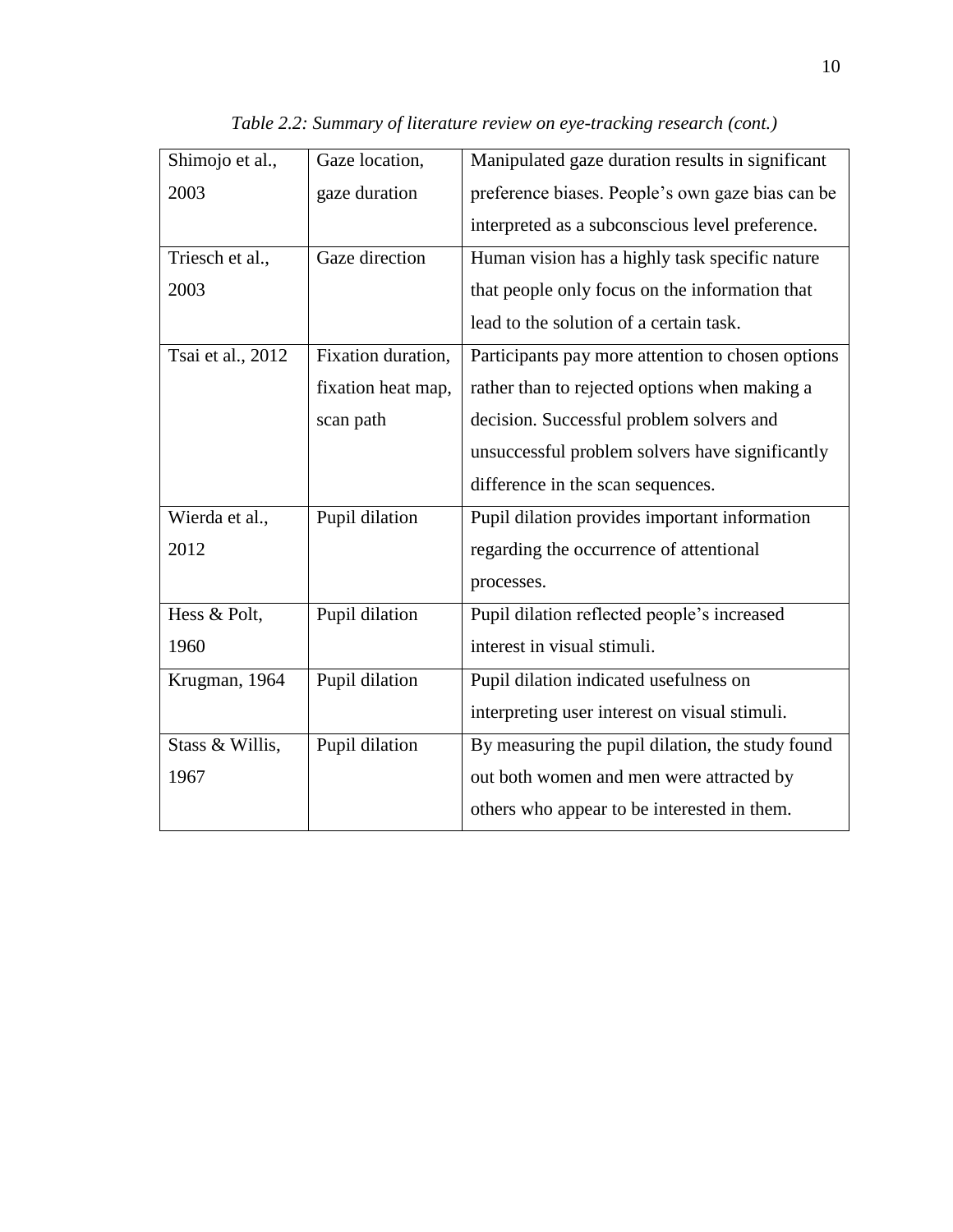#### **3. THEORETICAL BACKGROUND AND HYPOTHESES**

Jacobs et al. (2015) examined participants' involvement in, and evaluation of motion pictures. The results indicate that consumer reviews significantly influence participants' evaluation while expert reviews do not. However, expert reviews have no effect on participants' involvement with the content compared to consumer reviews. In the context of online shopping, Purnawirawan et al. (2014) found that for positive reviews, expert review did not result in higher purchase intention compared to consumer reviews. However, according to Senecal and Nantel (2004) , consumer recommendations were found to be significantly more trustworthy than expert recommendations. The results from the study by Utz et al. (2012) also indicated that consumer reviews were the key factor to judge the online store trustworthiness. Chiou et al. (2014) found out that in the context of culture offerings, online expert culture reviews have a significantly higher credibility than consumer reviews.

Despite the contradicted findings from previous studies, consumer reviews, in many cases, were found to be more trustworthy than expert reviews in e-commerce. Trustworthiness can lead to higher user attention on the reviews. Bettman et al. (1998) also explained that due to the limited processing capability of consumers, they generally cannot process all available information and they would only direct their interest on information that are perceived to be relevant to their current goals.

Although expert opinions have higher authority in certain contexts, as a shopping aid, recommender systems can be more useful if consumers can be attracted to the content. The similarity-attraction paradigm (Byrne, 1971) can be used to explain the reason consumer reviews won over expert reviews in a number of prior studies in the context of online retailing. The similarity-attraction paradigm posits that people like and are attracted to people who are similar to them (Byrne, 1971). Byrne and Griffitt (1973) found that attraction was found to be positively affected by people with similarities. Also, economic status, simple behavioral acts, and task performance were also found to positively influence perceived attraction among people.

Consumer reviews were written by former consumers who were previously likely to be in or who were facing similar situations as the current customer or shopper. Hence,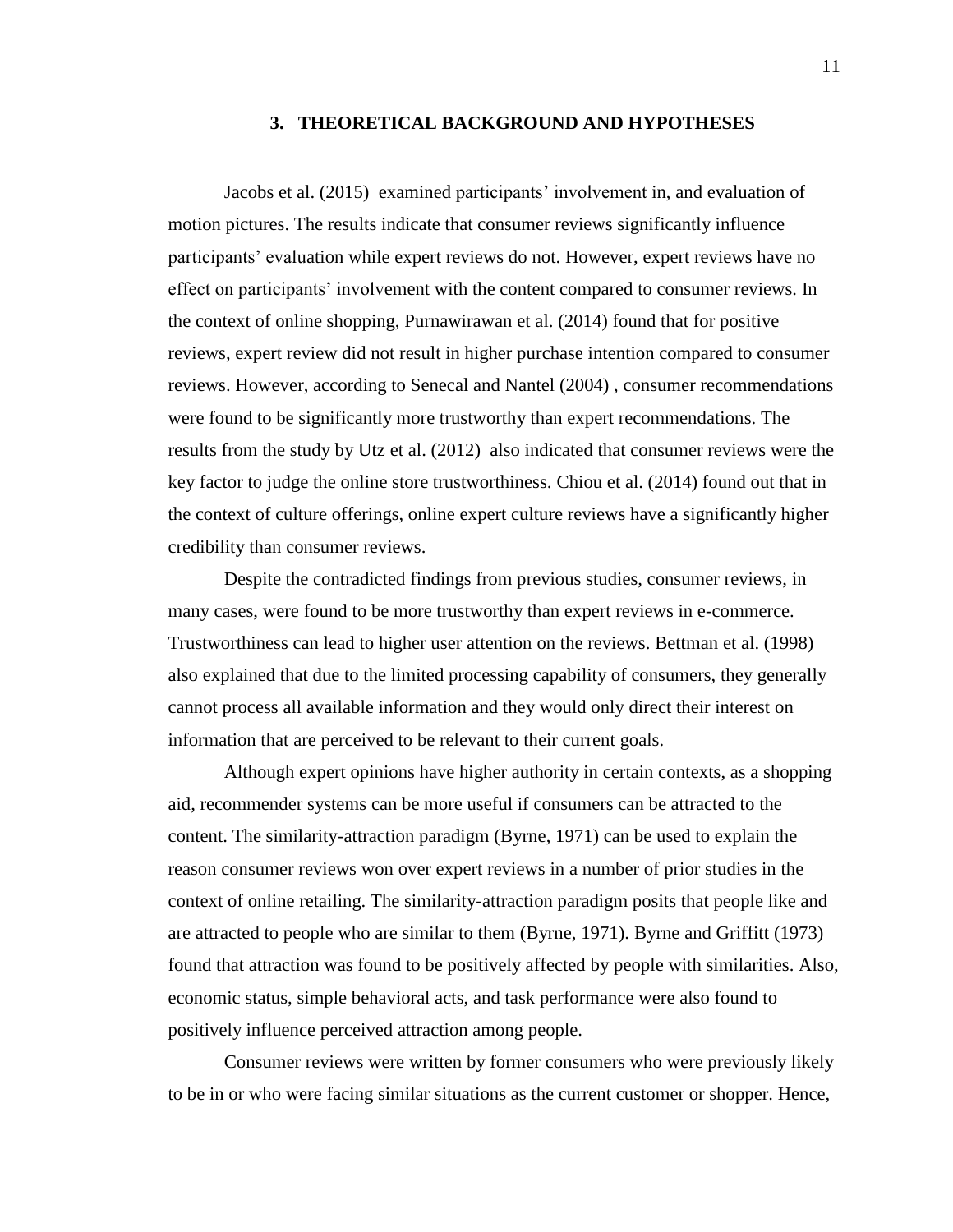customers can empathize and relate well with consumers who likely had more similarity in goals, experiences, and/or attitudes. Experts, On the other hand, though considered to be a higher authority in certain fields, may not share similarities with current customer or shopper. Consequently, consumer recommendations are expected to attract greater interest than expert recommendations.

Therefore, based on the similarity-attraction paradigm, the following hypothesis is proposed:

# *H1: Consumer recommendations will attract greater user interest than expert recommendations.*

According to Bettman et al. (1998), people often have no well-defined preferences until they start to build the "preference pool" when they need to make a choice. As indicated from the study by Shi et al. (2013), in the initial phase of online shopping, people tend to increase the "preference pool" in order to not miss any potentially good alternatives. When the "preference pool" reaches saturation, people tend to narrow down the alternatives by rejecting new products and reduce the size of the "preference pool" in order to reach the task goals.

Galinsky and Mussweiler (2001) found that the first offers served as anchors and were a strong predictor of the final deal in a seller-buyer context. During the buyer's decision making process, his or her judgements rely heavily on the initial anchor. People's judgement are severely biased by uncertainty and anchoring bias can occur (Tversky & Kahneman, 1974). As consumers work on shopping tasks, their uncertainty about the outcome will be lower as they carry out the evaluation process. Hence, the initial anchors on specific products that have gone through the evaluation process can deter attention on subsequent product recommendations offered by the online recommender system.

Based on the anchoring effect and bias, decision makers tend to make decisions toward the initial anchor (Adomavicius et al., 2013). In an e-commerce context, after a decision maker has anchored on specific products of interest to them, they are less likely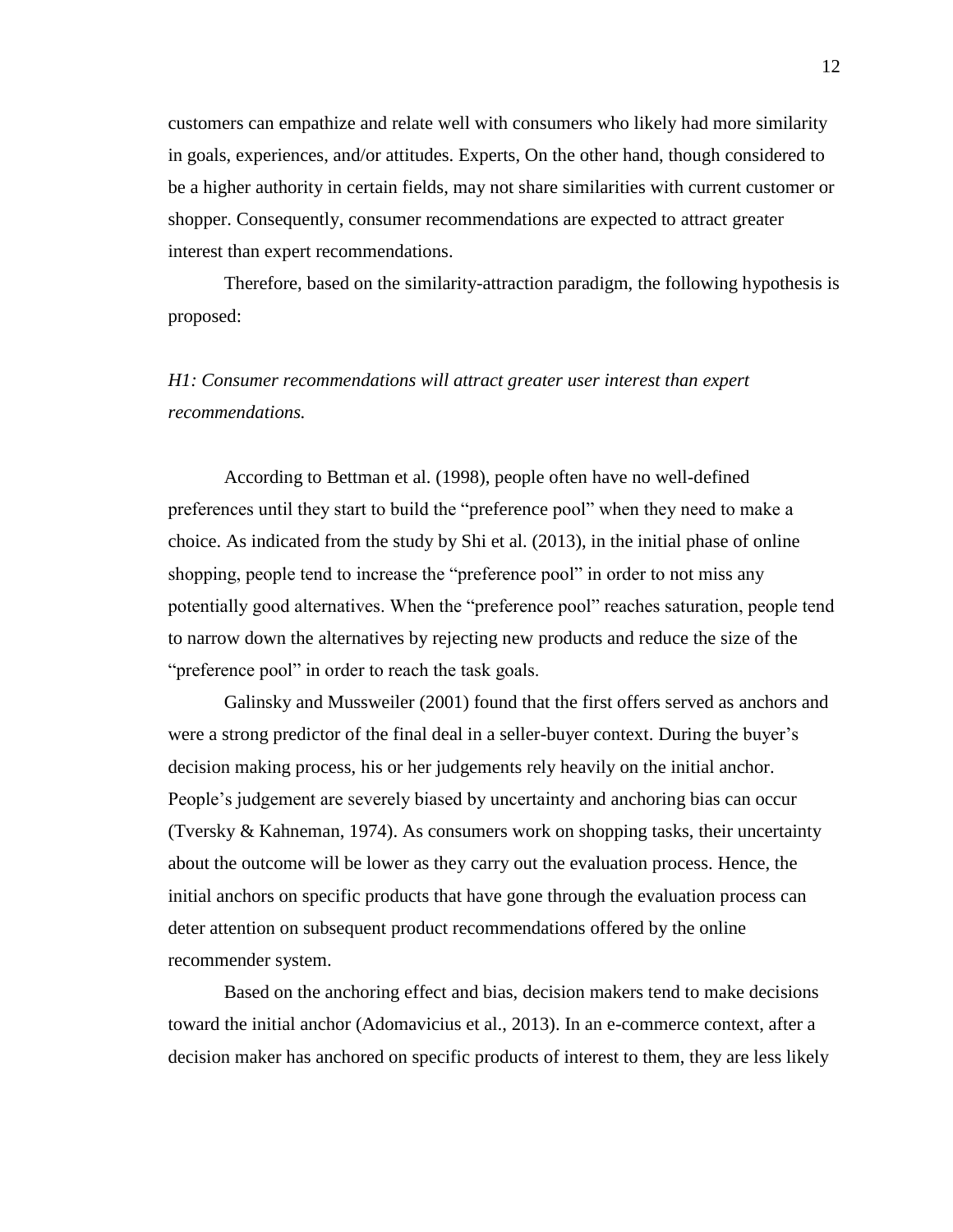to attend to other recommendations offered by online recommender systems. Hence, the following hypothesis is proposed:

*H2: The earlier a recommendation is offered by online recommender systems, the greater the user attention toward the recommendation.*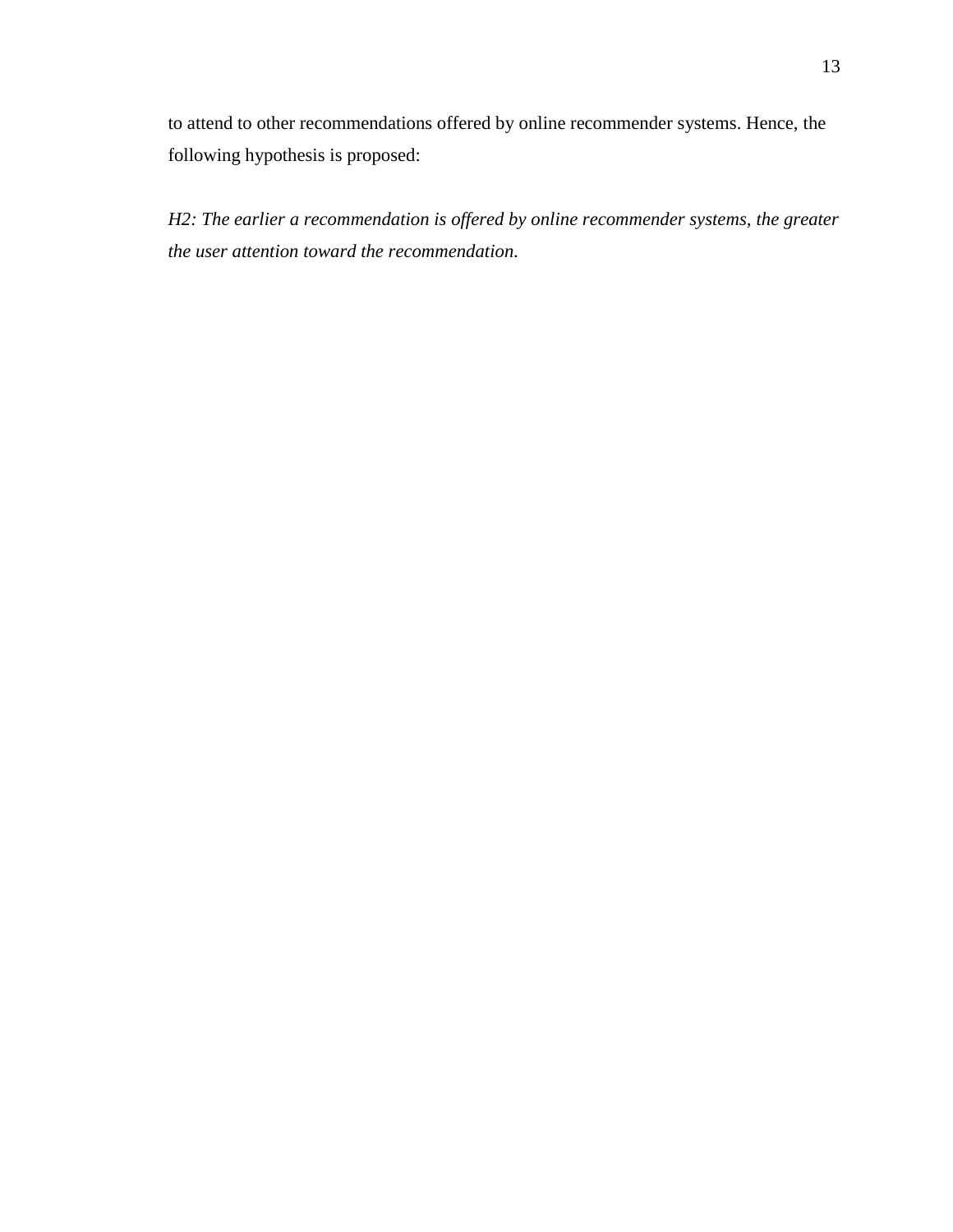#### **4. METHODOLOGY**

A 2 X 3 X 2 mixed experimental design was used for his research and the experiment was conducted in the Laboratory for Information Evaluation on the Missouri University of Science and Technology campus. The first factor refers to the source of recommendations provided by an e-commerce website: expert vs. consumer recommendations. The second factor refers to timing of recommendations, i.e., when the recommendations are offered, i.e., early, middle, or late in the e-commerce shopping process. The third factor refers to two product types, laptop and cell phone, used in this experiment. The first and second factors are between-subject factors whereas the third factor is a within-subject factor. Hence, there are 6 (i.e.,  $2 \text{ X } 3$ ) experimental conditions in this study. Subjects were randomly assigned to one of the 6 conditions, and the two products or levels associated with the within-subjects factor were counterbalanced to address any potential ordering effect.

76 subjects were recruited from Missouri University of Science and Technology. All subjects were pursuing their bachelor's degree. All subjects have normal eye-sight before or after adjustment. The average size in each experimental condition is 12. A consent form was provided to each subject upon arrival. Subjects were asked to go through a training session on the shopping website that was designed for the experiment. They were then asked to carry out two shopping tasks including two types of products: cell phones and laptops. As mentioned earlier, the sequence of these two tasks involving two different products was counterbalanced. Each subject was given extra credit for their class and was provided with a souvenir after the experiment.

Three Tobii T60 eye-trackers, i.e., one of them in each of three separate lab rooms, were used as the computer monitor displays for the experiment. The resolution of the display is 1280 \* 1024. The use of three eye-trackers allowed us to conduct three concurrent experimental sessions with the subjects. The moderator (or experimenter) at each of the three stations was given a standardized moderator script to following in conducting the experiment to avoid moderator biases. The luminance of all lab rooms were controlled to be at the same level.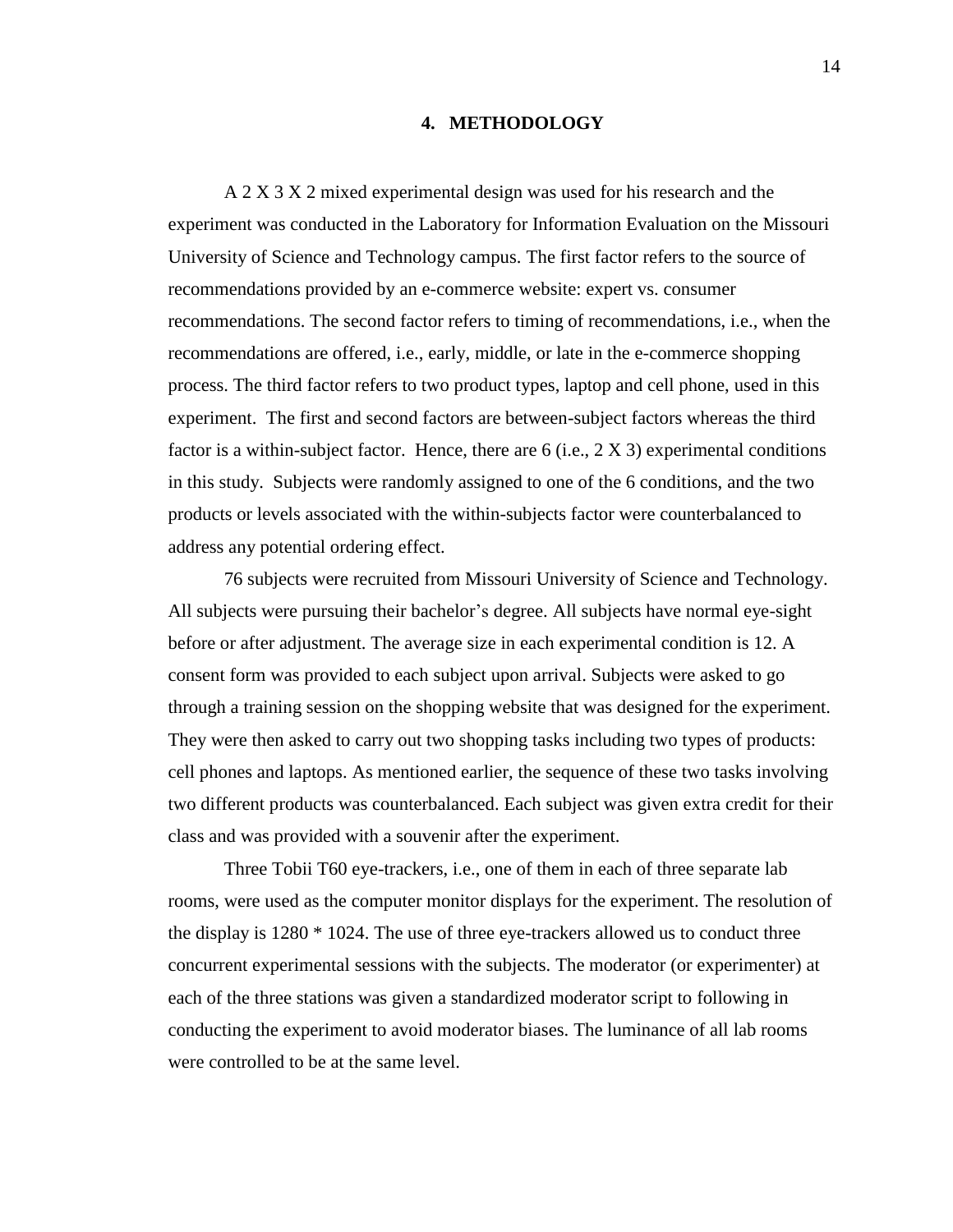The recommendation source was manipulated in two categories: expert vs. consumer. In the experiment, the recommendation source was highlighted on the recommendation pages. The heading used for the recommendation page was either "Other consumers recommend this product to you" or "Experts recommend this product to you". Several product reviews were provided on each product recommendation page and they were extracted from existing e-commerce websites. On each recommendation page, an image of the recommended product along with specifications of the recommended product were displayed.

The recommendation timing was manipulated in three categories: right after entering the website (i.e., early recommendation), after clicking "Add to shopping cart" for the first chosen product (i.e., mid recommendation), and after clicking "Purchase" button (i.e., late recommendation). Early recommendation appeared when the subject first entered the shopping website and before any other activities were conducted, i.e., no alternatives were gathered by this time. Mid recommendation popped up right after the subject has added the first item into the shopping cart as alternatives were being collected. Late recommendation appeared when the subject clicked on the purchase button as preliminary purchase decision has been made.

The subjects were asked to complete two shopping tasks: (i) purchase a laptop, and (ii) purchase a cell phone. Both products were chosen because of their popularity among the pilot test subjects. The laptops had higher average prices than the cell phones. The task sequence was counterbalanced such that some subjects shopped for a cell phone first while others shopped for a laptop first.

The shopping website allowed subjects to search using various combination of search criteria to browse product details from the search results. The subjects were allowed to conduct search activities within the product database until decisions were made. Single criteria searches and multiple criteria searches were both supported. There was no time limit given to complete each task.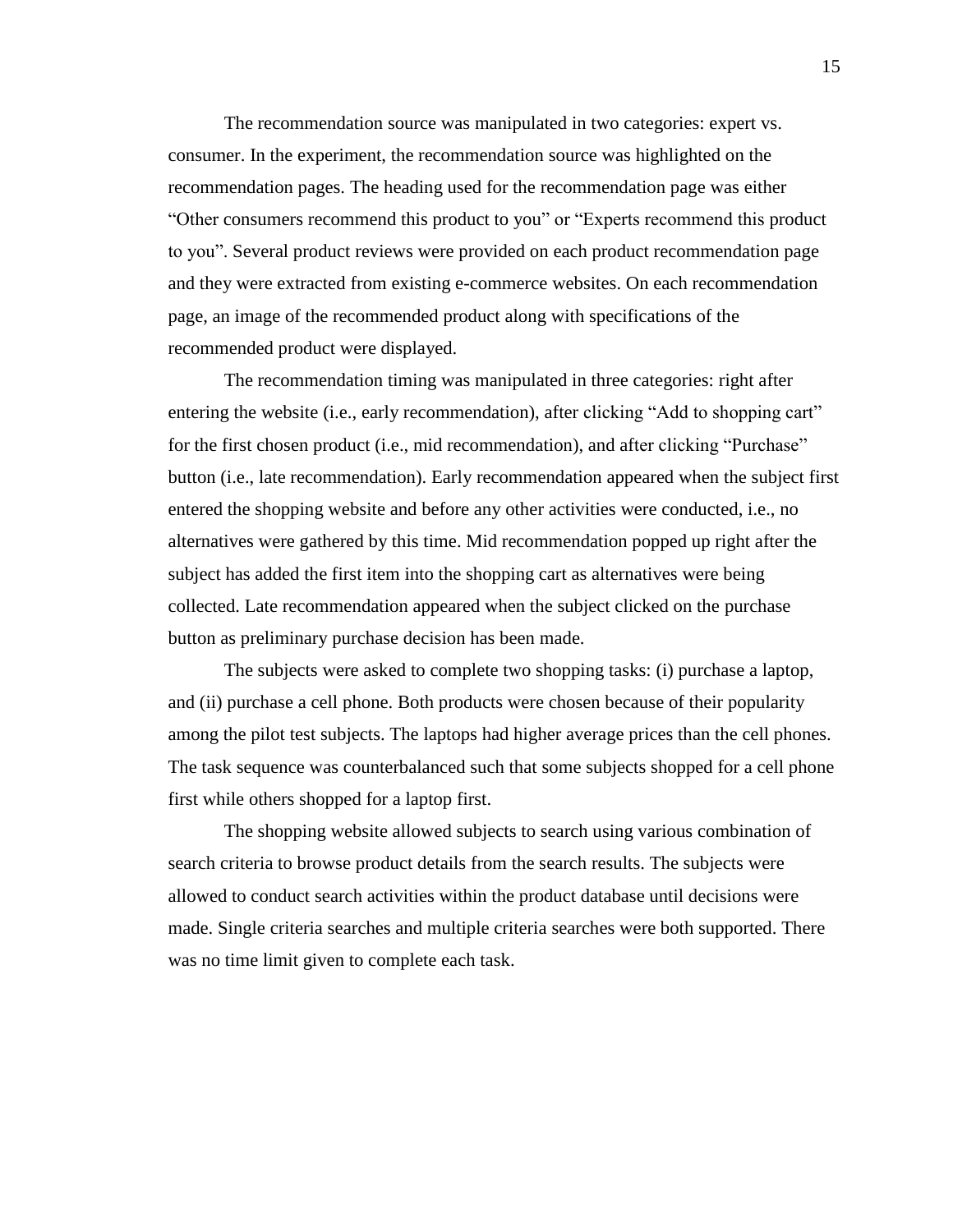## **5. DATA ANALYSIS AND RESULTS**

Due to eye-tracking recording failure, 5 out of the 76 data points were excluded from the data set. All data were recorded by Tobii Studio software on Tobii T60 eyetrackers. The corneal reflection based devices computed and recorded the data including time, coordinates of eye movement activities, eye movement activities, and pupil diameter at a sample rate of 60 per second. Several variables were computed by using the video recordings of all subjects.

A data reduction procedure was conducted to convert raw data into cleansed fixation data on the recommendation pages. All data were exported from Tobii Studio in the format of xlsx. Five Excel VBAs were implemented to achieve the following goals: calculating pupil diameter baseline, cleansing data by time, cleansing data by gaze type, removing duplicate fixation entries, and calculating targeted pupil diameters. The pupil diameter baseline was calculated based on the first 100 seconds of recording during which all subjects were going through the instructions for the experiment.

Fixation durations on the recommendation pages for each subject were calculated. As the total browsing time varied across subjects, we calculated fixation duration per second by dividing total fixation duration by total recommendation browsing time. Pupil dilation was calculated as the percentage of pupil diameter change when browsing the product recommendation page versus the baseline condition (i.e., when reading instructions). By reviewing the recording footages, we observed that all subjects fixated on the recommendation title which indicated their awareness of the recommendation source.

Outlier tests were conducted to detect and remove potential outliers for both dependent variables. 4 outliers were detected and removed for data analysis on pupil dilation. 10 outliers were detected and removed for data analysis on fixation duration per second.

Order effects were tested for both dependent variables and no order effects for tasks (i.e., order of product types) were found for pupil dilation or fixation duration per second as dependent variables.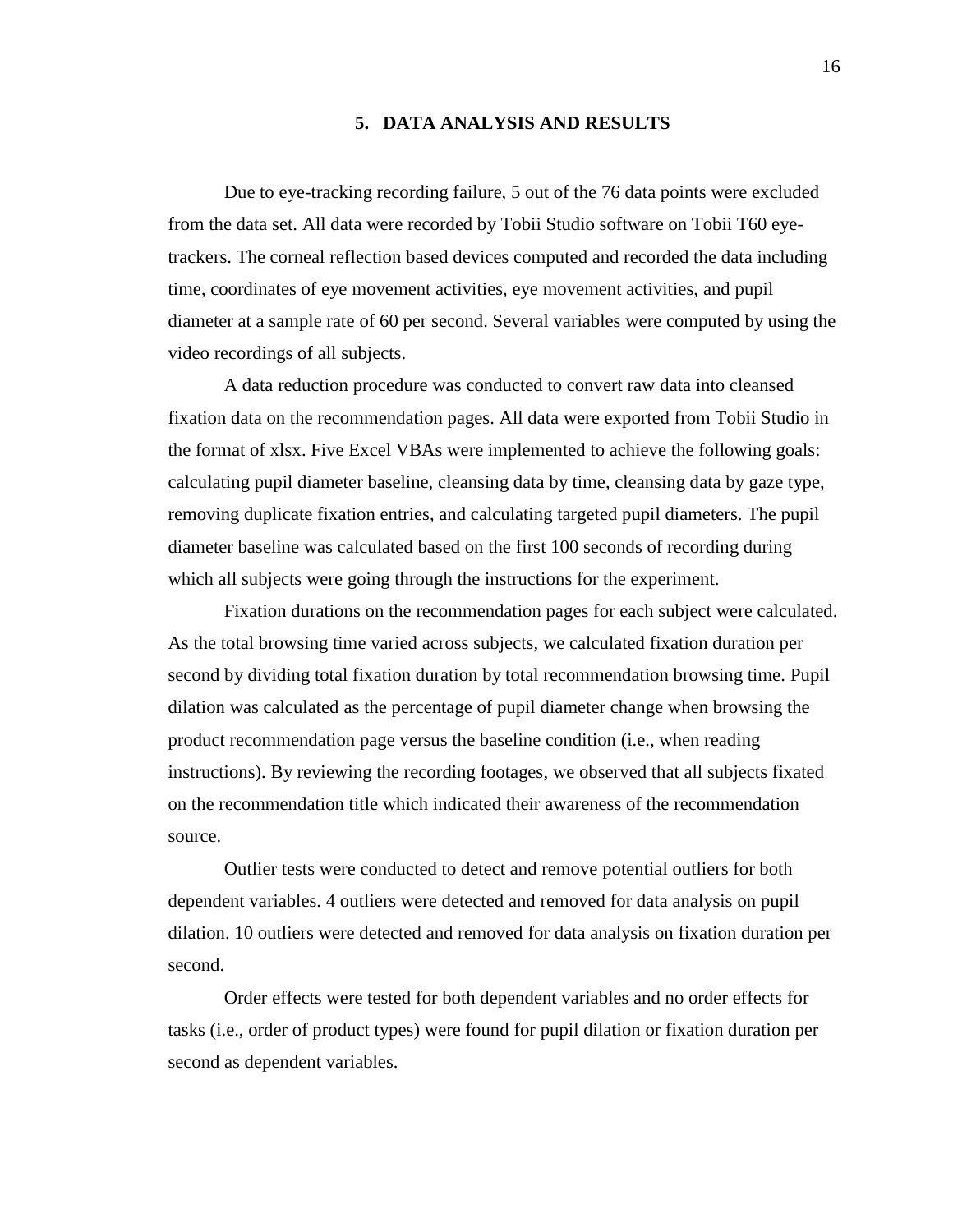Statistical analysis were performed using SPSS 21 to conduct three-way ANOVA for each of the dependent variables for the two between-subjects factors: recommendation source and recommendation timing, and one within-subjects factor: product type.

## **5.1. DATA ANALYSIS ON PUPIL DILATION**

The pupil diameter for each task was calculated by averaging the left and right pupil diameters. The average of the pupil diameters was then calculated based on the time stamp of product recommendation page to reveal the target pupil diameter (target PD): diameter of the pupil when looking at the product recommendation page. Pupil dilation was then computed relative to the pupil diameter baseline (PDBL) using following equation.

$$
Pupil\ dilation = (target\ PD - PDBL) \div PDBL
$$

Pupil dilation reveals the percentage of change on pupil diameter at a given period of time as compared to the baseline.

Excluding the outliers, 67 sets of data for both tasks were used for the analysis. We have an average sample size of 11 for each of the experimental conditions. The descriptive statistics for pupil dilation was shown in table 5.1.

|                | Timing | Source          | Mean     | # of Subjects |
|----------------|--------|-----------------|----------|---------------|
| Pupil dilation | Early  | Expert          | $-4.04%$ | 12            |
|                |        | Consumer        | $-0.76%$ | 10            |
| _cell phone    |        | Total           | $-2.57%$ | 22            |
|                | Mid    | Expert          | $-3.68%$ | 12            |
|                |        | Consumer        | $-0.29%$ |               |
|                |        | Total           | $-1.78%$ | 23            |
|                | Late   | Expert          | $-1.50%$ | 11            |
|                |        | <u>Consumer</u> | $0.00\%$ |               |
|                |        | Total           | $-0.75$  | 22            |
|                | Total  | Expert          | $-3.13%$ | 35            |
|                |        | Consumer        | $-0.14%$ | 32            |
|                |        | Total           | $-1.70%$ | 67            |

*Table 5.1: Descriptive statistics for pupil dilation*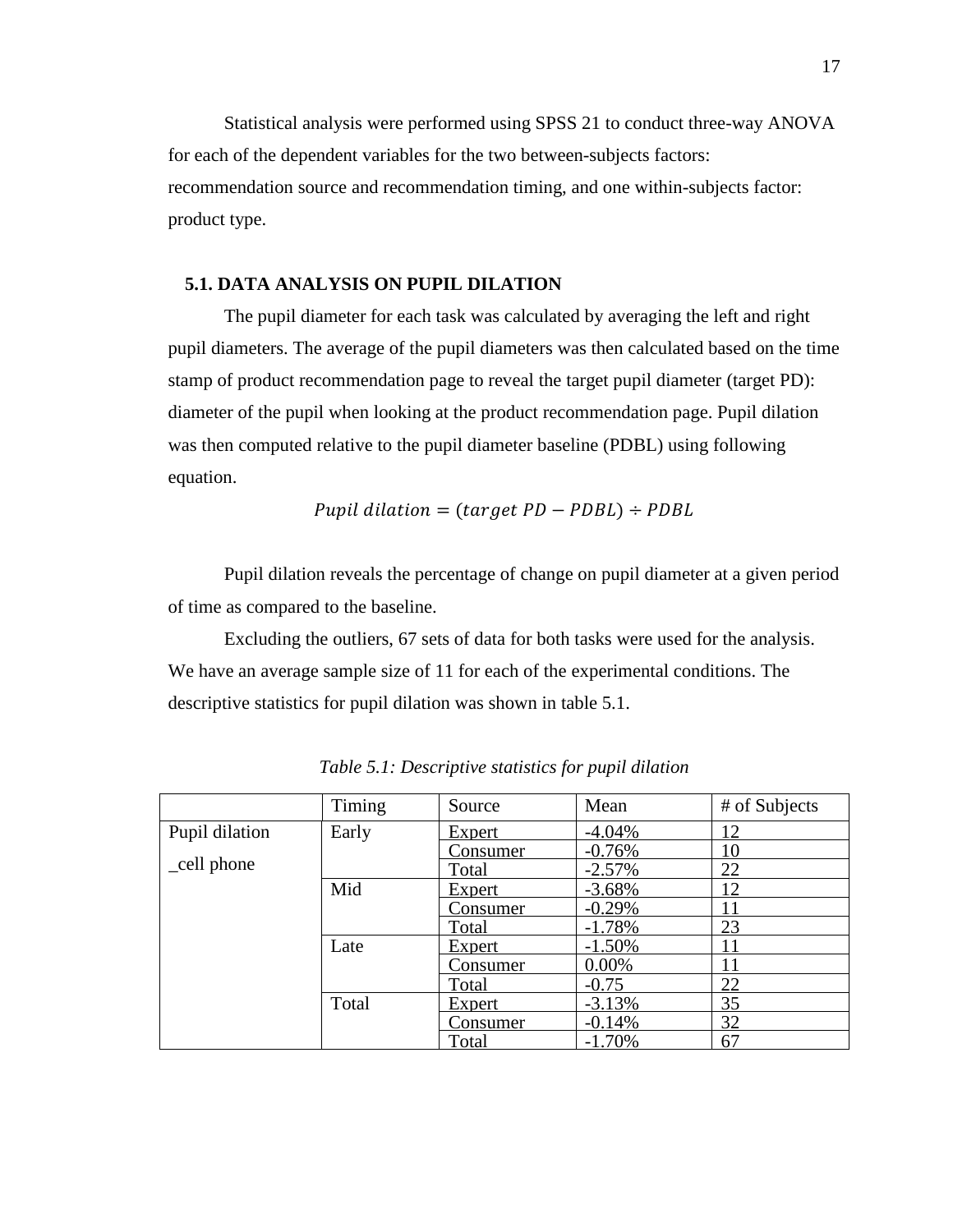| Pupil dilation | Early | Expert          | $-2.85%$ | 12 |
|----------------|-------|-----------------|----------|----|
|                |       | <u>Consumer</u> | 0.51%    | 10 |
| $\_\$ {laptop  |       | Total           | $-1.32%$ | 22 |
|                | Mid   | Expert          | $-1.05%$ | 12 |
|                |       | Consumer        | 1.00%    |    |
|                |       | Total           | $-0.07%$ | 23 |
|                | Late  | Expert          | $-1.84%$ | 11 |
|                |       | <u>Consumer</u> | 0.21%    |    |
|                |       | Total           | $-0.81%$ | 22 |
|                | Total | Expert          | $-1.91%$ | 35 |
|                |       | <u>Consumer</u> | 0.58%    | 32 |
|                |       | Total           | $-0.72%$ | 67 |

*Table 5.1: Descriptive statistics for pupil dilation (cont.)*

The results indicate that there is no significant within-subjects effect (product type) on pupil dilation. However, recommendation source has a significant effect on pupil dilation. Expert recommendations resulted in an average pupil dilation of -2.5% while consumer recommendations resulted in an average pupil dilation of 0.2%. The difference between them is significant at p value of 0.003 which is less than 0.05. Based on the statistical results, we conclude that H1 is supported, indicating that there was higher interest in consumer recommendations than expert recommendations.

The negative value of pupil dilation on expert recommendations indicates that participants have lower interest when browsing expert recommendations. Although the positivity (or less negativity) of pupil dilation on consumer recommendation was not very high relative to the baseline, we can deduce that consumer recommendations attracted more user interest than expert recommendation on the recommended product in the context of online shopping.

# **5.2. DATA ANALYSIS ON FIXATION DURATION PER SECOND**

The fixation duration for each task was calculated by adding all fixation time based on the timestamp of product recommendation page. We then calculate the fixation duration per second (FDPS) by dividing the total fixation duration by total browsing time of the recommendation page using following equation.

 $FDFS = Fixation\;Duration \div Total\; browsing\; time$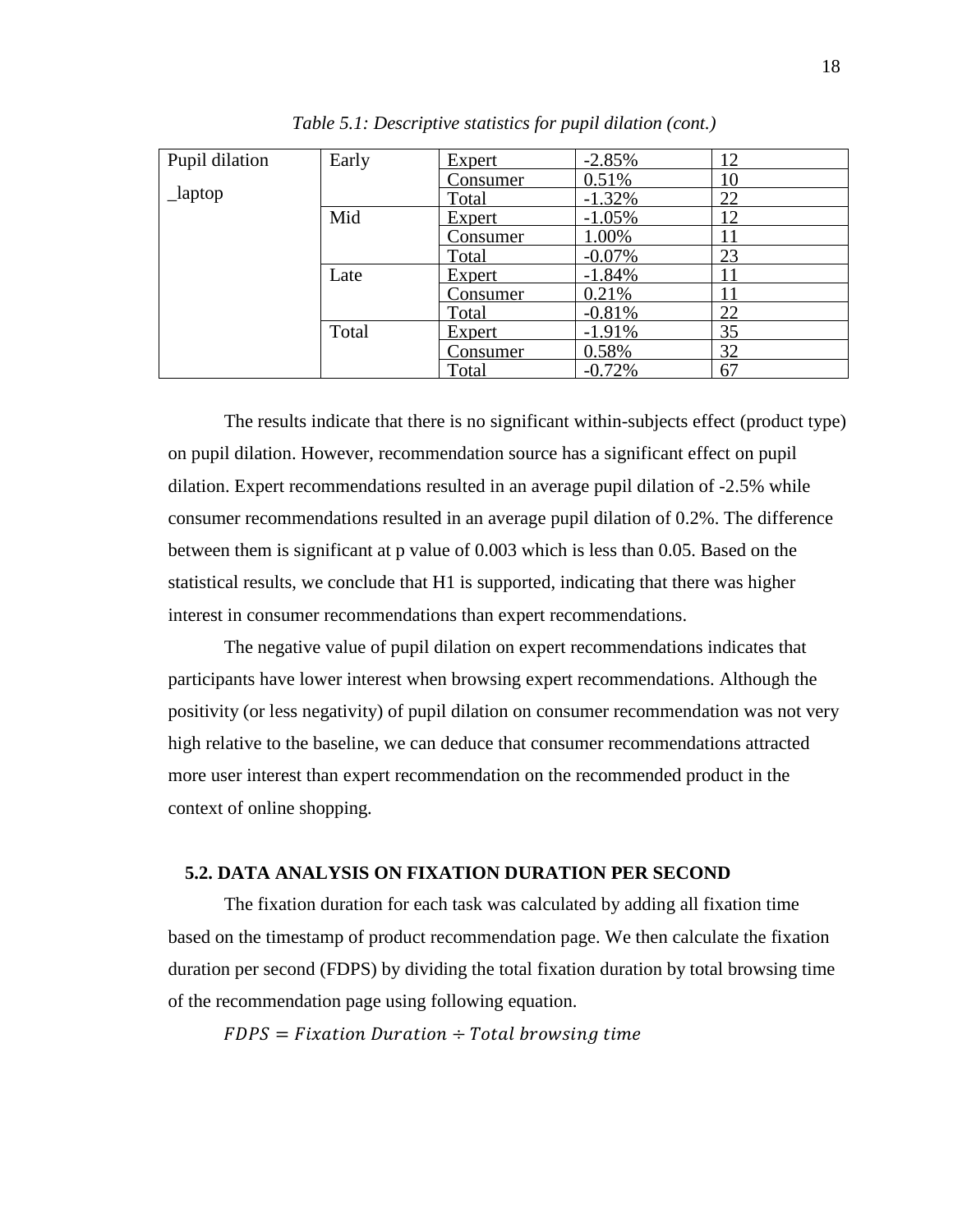We use FDPS to control for different browsing time of the recommendation pages among subjects. For example, a FDPS value of 0.6 indicates that for every 1 second a subject spent on the recommendation page, he/she fixated 0.6 second on the content. This measure revealed the attention levels of the subjects. A higher FDPS indicates a higher level of attention on the recommendation page.

8 sets of data were excluded from the analysis because they were outliers. The average sample size for each experimental condition is 10.5.

Table 5.2 shows the descriptive statistics for FDPS.

|                 | Timing | Source          | Mean  | # of Subjects |
|-----------------|--------|-----------------|-------|---------------|
| FDPS_cell phone | Early  | Expert          | 0.773 | 12            |
|                 |        | <u>Consumer</u> | 0.720 | 11            |
|                 |        | <b>Total</b>    | 0.748 | 23            |
|                 | Mid    | <b>Expert</b>   | 0.780 | 12            |
|                 |        | Consumer        | 0.668 | 9             |
|                 |        | Total           | 0.732 | 21            |
|                 | Late   | Expert          | 0.653 | 10            |
|                 |        | Consumer        | 0.765 | 9             |
|                 |        | <b>Total</b>    | 0.706 | 19            |
|                 | Total  | Expert          | 0.740 | 34            |
|                 |        | <b>Consumer</b> | 0.718 | 29            |
|                 |        | Total           | 0.730 | 63            |
| FDPS_laptop     | Early  | <b>Expert</b>   | 0.800 | 12            |
|                 |        | <u>Consumer</u> | 0.783 | 11            |
|                 |        | <b>Total</b>    | 0.792 | 23            |
|                 | Mid    | Expert          | 0.700 | 12            |
|                 |        | Consumer        | 0.647 | 9             |
|                 |        | Total           | 0.677 | 21            |
|                 | Late   | Expert          | 0.706 | 10            |
|                 |        | <b>Consumer</b> | 0.764 | 9             |
|                 |        | Total           | 0.733 | 19            |
|                 | Total  | <b>Expert</b>   | 0.737 | 34            |
|                 |        | <b>Consumer</b> | 0.735 | 29            |
|                 |        | <b>Total</b>    | 0.736 | 63            |

*Table 5.2: Descriptive statistics for FDPS*

Based on the results, there is neither main within-subjects effects nor betweensubjects effects on FDPS. However, there is an interaction effect of product type\*recommendation timing on FDPS (p=0.05).

The mean FDPS of the two types of products and three recommendation timing are listed in table 5.3.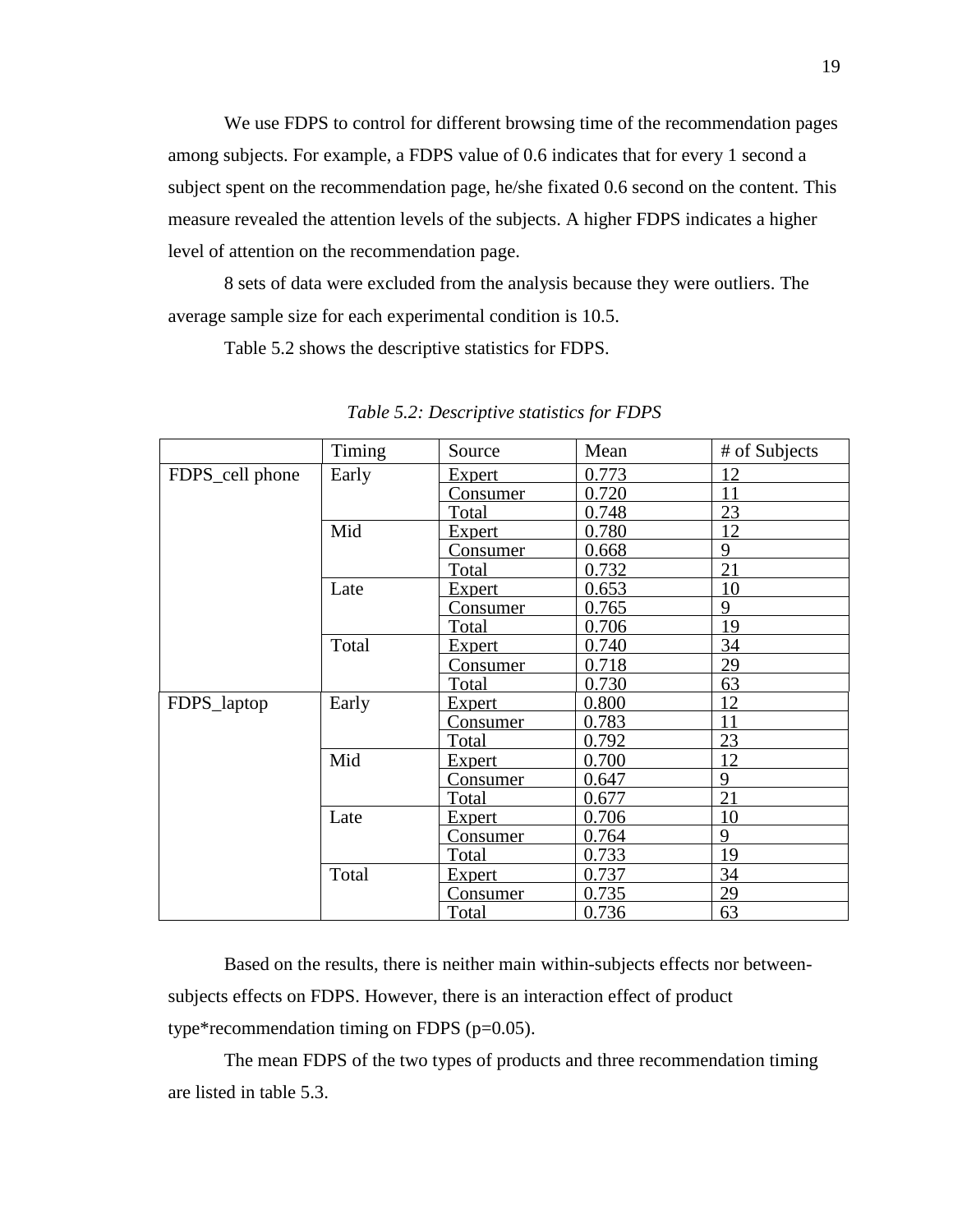|                      | Cell phone   Laptop |       |
|----------------------|---------------------|-------|
| Early recommendation | 0.747               | 0.792 |
| Mid recommendation   | 0.724               | 0.673 |
| Late recommendation  | 0.709               | 0.735 |

*Table 5.3: Mean values of FDPS for recommendation timing and product type*

The result does not seem to support our hypothesis which states that earlier recommendations result in higher attention than late recommendations. The interaction effect indicates that certain differences between the two product types may have a moderating effect in user attention across different recommendation timings. The two product types, cell phones and laptops, have a lot in common. They are both popular electronic products used by most students. They also have similar product life span of about 3 to 5 years. The most notable difference between these two types of products is the average price. In our product database, the prices of the cell phones range from \$5 to \$850. However, the prices of the laptops range from \$280 to \$3000. In our experiment, the price difference between the two types of products were not strictly controlled.

Figure 5.1 illustrates the mean FDPS value of each of the two types of products at each of the recommendation timing.



<span id="page-27-0"></span>*Figure 5.1: Interaction effect of recommendation timing and product type*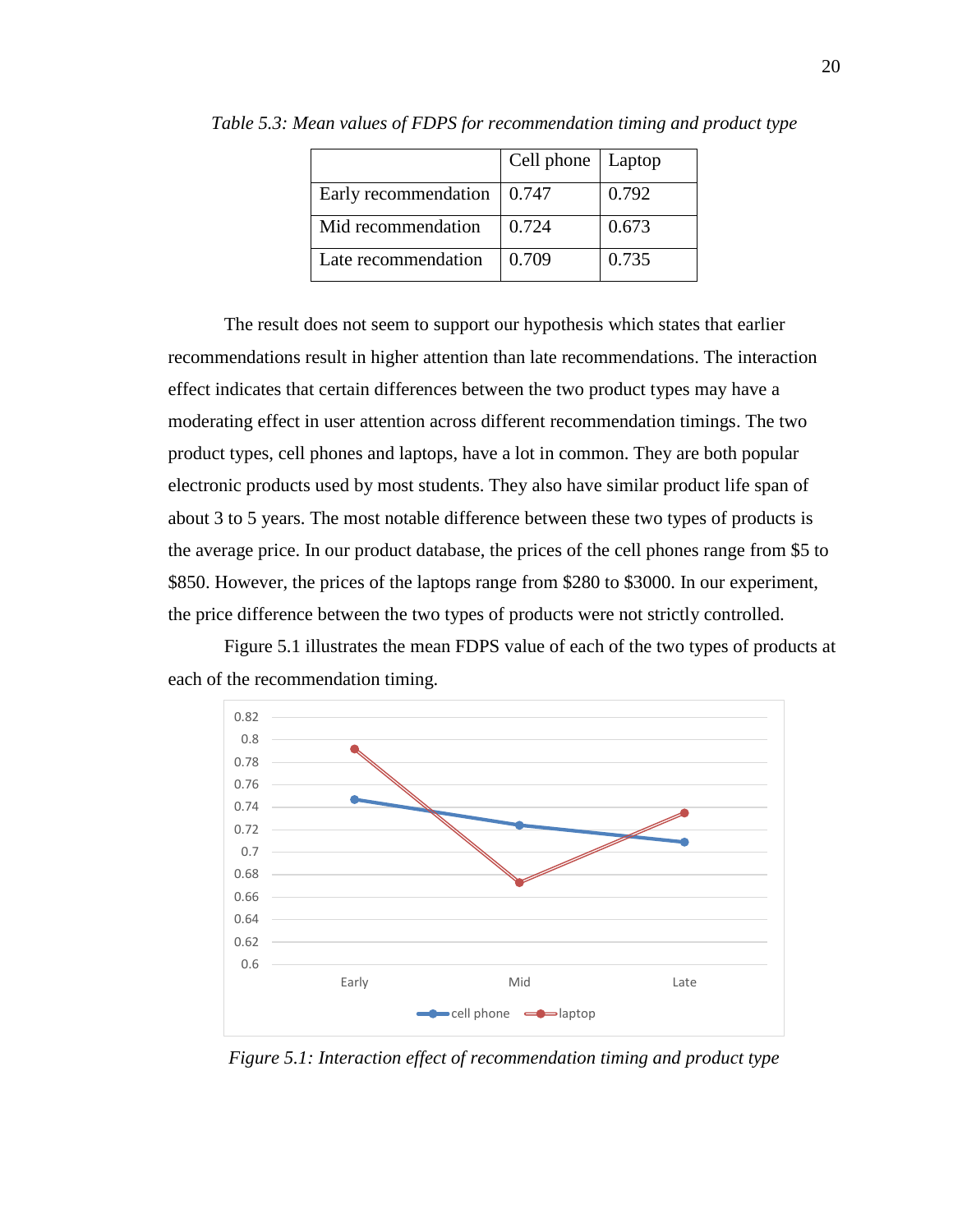Figure 5.1 suggests that early recommendations could have greater influence than mid recommendations followed by late recommendations for cell phones but not necessarily the case for laptops. For laptops, early recommendations captured the most user attention. The effect of recommendation timing might be moderated by some characteristics of the products, i.e. product price. Cell phones buyers are potentially less influenced by recommendation timings due to its lower average cost. H2 is not supported.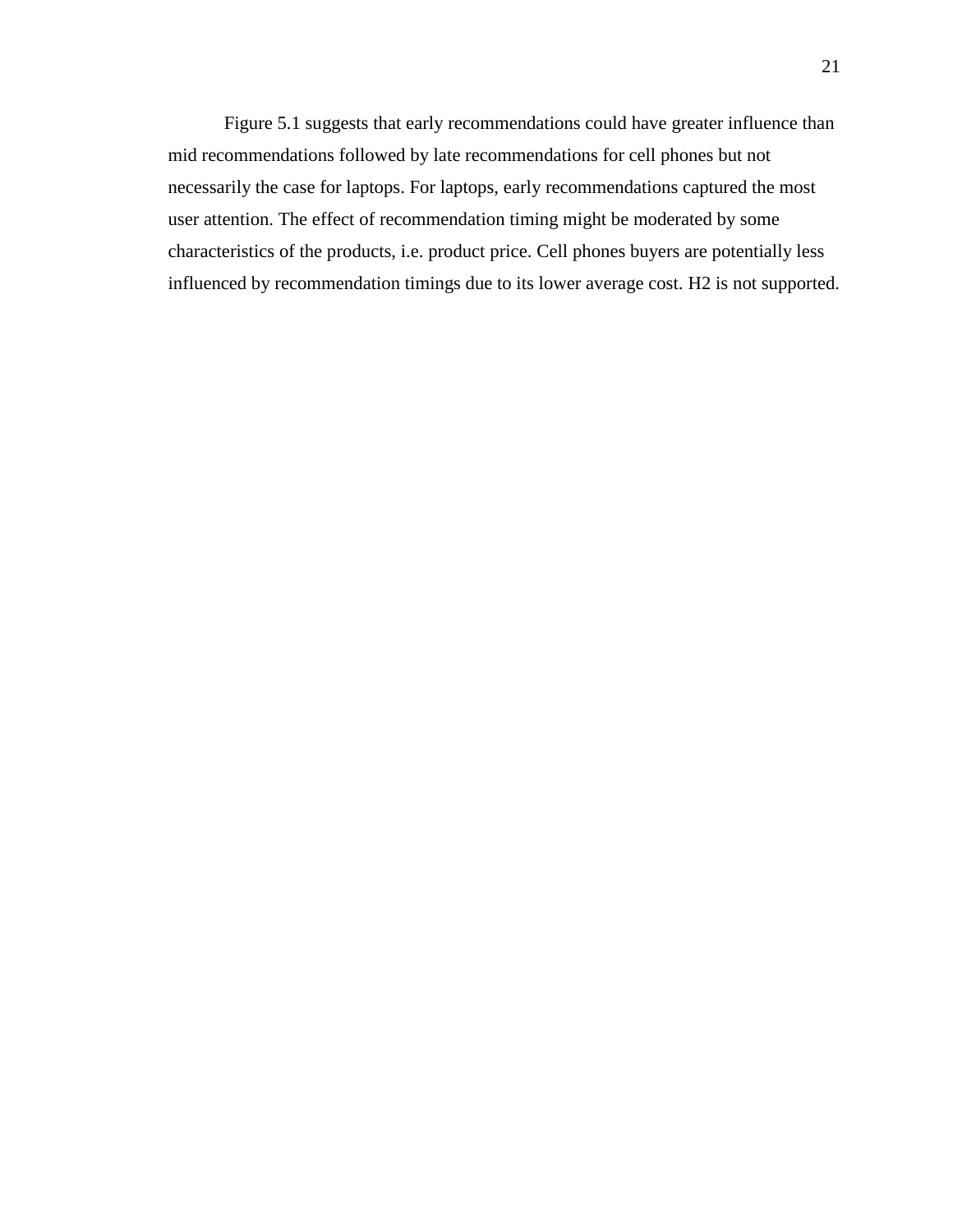## **6. DISCUSSION AND CONCLUSION**

This study used eye-tracking data to explain the effect of different recommendation timing and source on user attention and interest. We explored participants' visual attention and interest during online shopping tasks.

The results suggest that pupil dilation varies across sources of recommendations while fixation intensity is significantly influenced by the interaction effect of product type and recommendation timing. Trustworthiness of consumer recommendations, which was found to be higher for consumer recommendations by Bettman et al. (1998) and Senecal & Nantel, (2004), may have contributed to higher user interest through larger pupil dilations when viewing consumer recommendations, which is in line with the similarity-attraction paradigm (Byrne, 1971). Former and potential consumers are more similar in terms of experiences, goals, interest, etc. These similarities result in a higher level of attraction between them. The attraction is the foundation of the interest that consumers have on online consumer recommendations. Based on our results, it is concluded that using consumer reviews as the source for recommender systems has its advantages in gaining consumers' interest than using expert reviews as the source for recommender systems. More interest on the recommendation page indicates that the recommended products have higher impact on the consumers' decision making process.

As for recommendation timings, our hypothesis that earlier recommendation will result in higher levels of consumers' attention was also supported by the fixation data, when we compared early recommendations versus mid and late recommendations. Also, the significant interaction effect of recommendation timings and product types can be further investigated in future research. The product price might have a significant moderating effect on consumers' attention levels at different recommendation timings that can be studied in future research.

Overall, eye-trackers are used as a source for objective, non-invasive, continuous, and quantitative data which has the potential to help researchers studying human attention, mental load, cognitive processes, etc.

22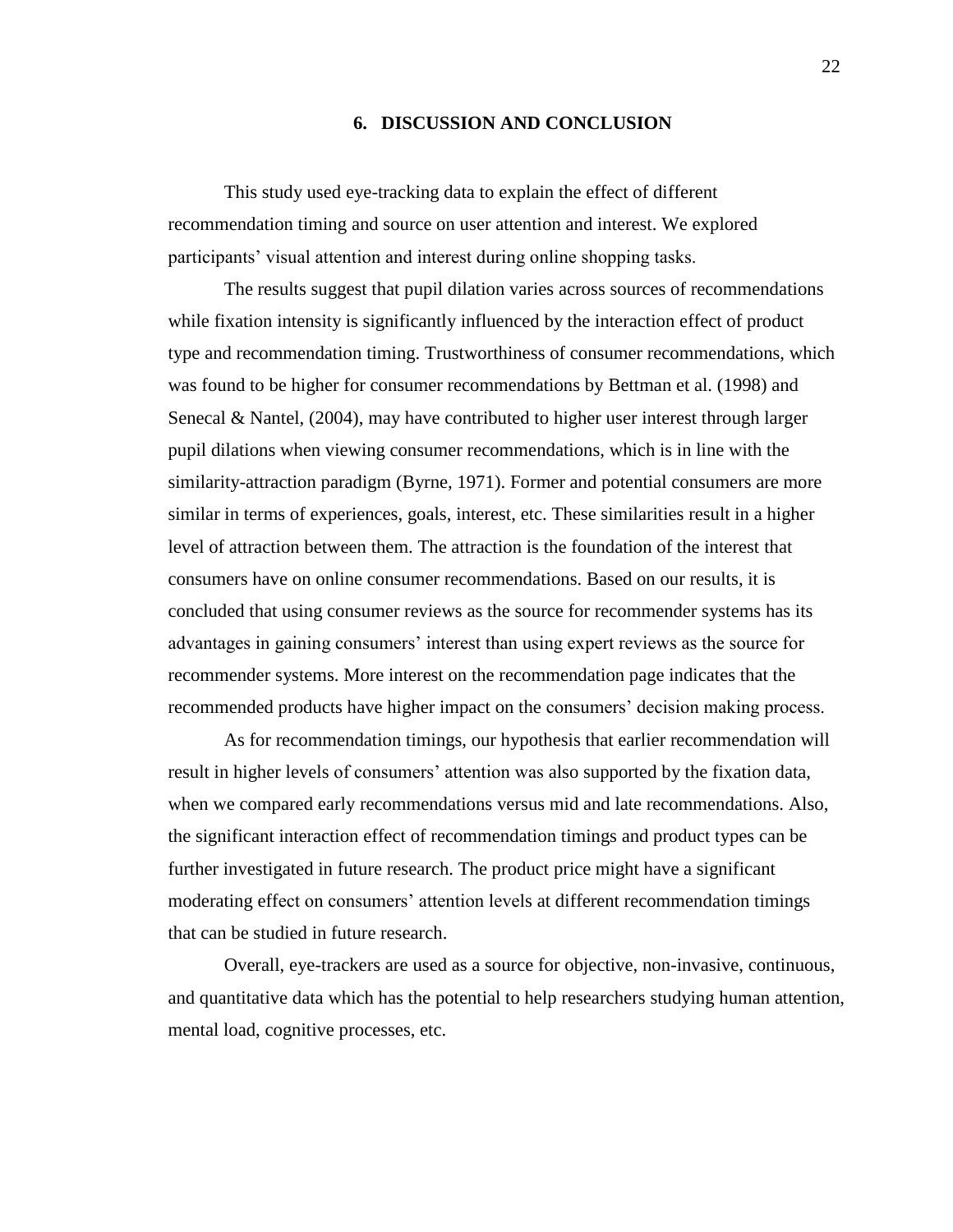## **7. CONTRIBUTIONS AND IMPLICATIONS**

This research contributes to understanding the characteristics of online recommender systems. Although the algorithms used in online recommender systems are very important in predicting consumers' needs, characteristics of online recommender systems can determine how much time and effort the customers are willing to spend to look into the information and recommendations provided.

Despite the importance of online recommender systems to online retailers, no guideline exists for online recommender systems on which features of online recommender systems that can help to boost sales. The findings from this research can help some online retail business owners to increase the effectiveness of their recommender systems. The source and timing of online recommender systems can be well utilized to fit various businesses.

Business owners can test the sources and timing of their recommender systems to achieve the optimized setting for their individual business settings. The optimal result might vary for different products or services.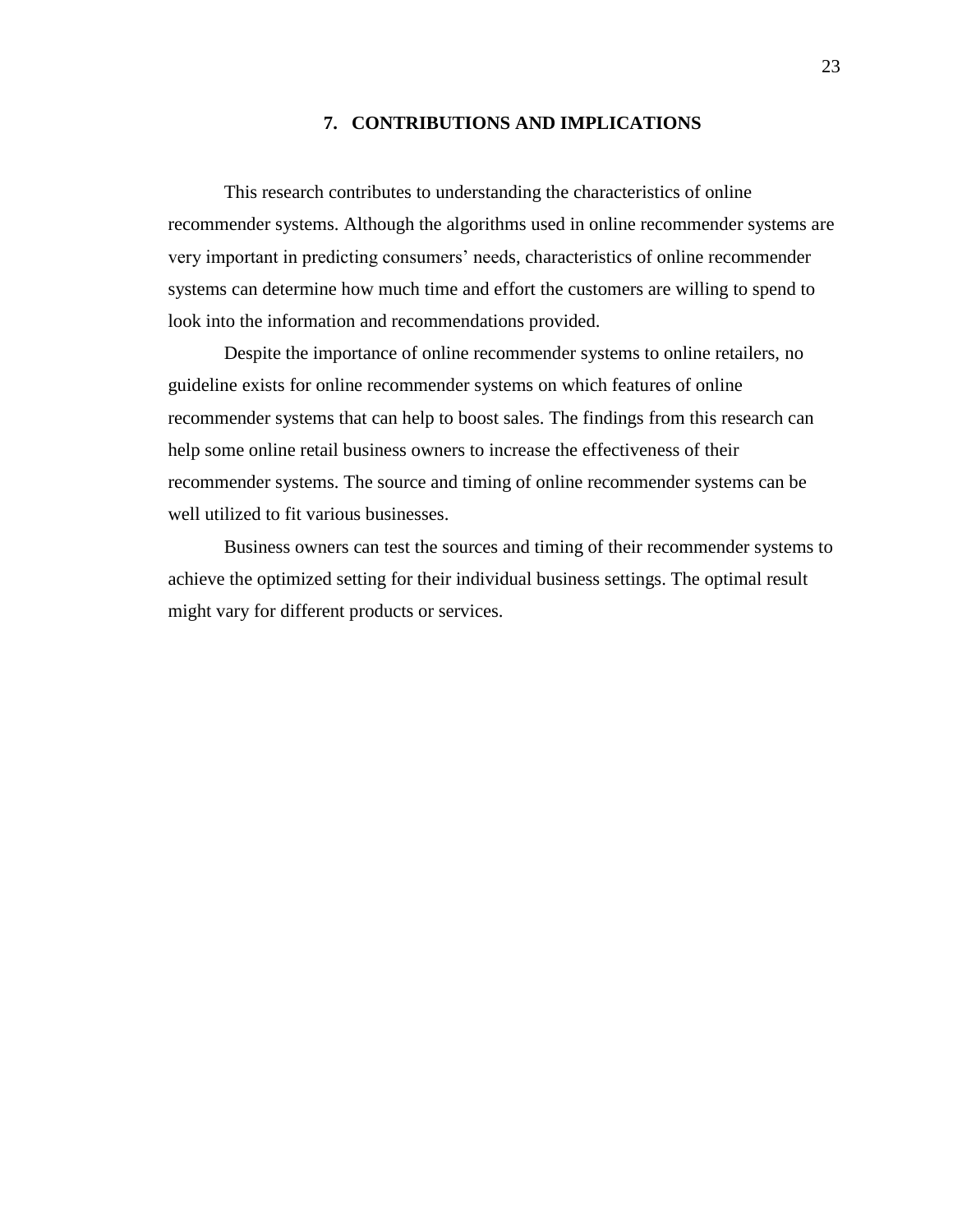#### **8. LIMITATIONS AND FUTURE RESEARCH**

This research has some design limitations which resulted in difficulties in extracting more detailed eye-tracking data for certain elements on the product recommendation page. Also, the recommender system algorithm can also be improved to control the quality of recommended products. Another limitation is that the length of the recommendation pages was not controlled. With improvement of the recommendation content, the fixation data can be used to carry out more controlled comparisons. Also, all of our subjects are undergraduate students from Missouri University of Science and Technology, which may limit the generalizability of the study. It is possible that their judgement on recommendation types vary from those with different demographic background or from different cultures.

In the future, this research can be extended to study consumers' cognitive process and behavioral intention in decision making. Consumers' perceived difficulty of the shopping task and perceived usefulness of the recommender system can potentially affect attention and interest, which can be examined in future research.

Also, a well-controlled recommender system can be designed to assess how consumers with different price sensitivities react to product recommendations in terms of the price and features of the recommended product. Eye-tracking data has the potential to provide explanations at the cognitive level or even sub-conscious level on consumers' actions in decision making.

Consumers' decision making processes can be decomposed by reviewing and analyzing the fixation and pupil dilation data. In such cases, the advantages of the noninvasive, objective, and continuous nature of eye-tracking data can be very valuable.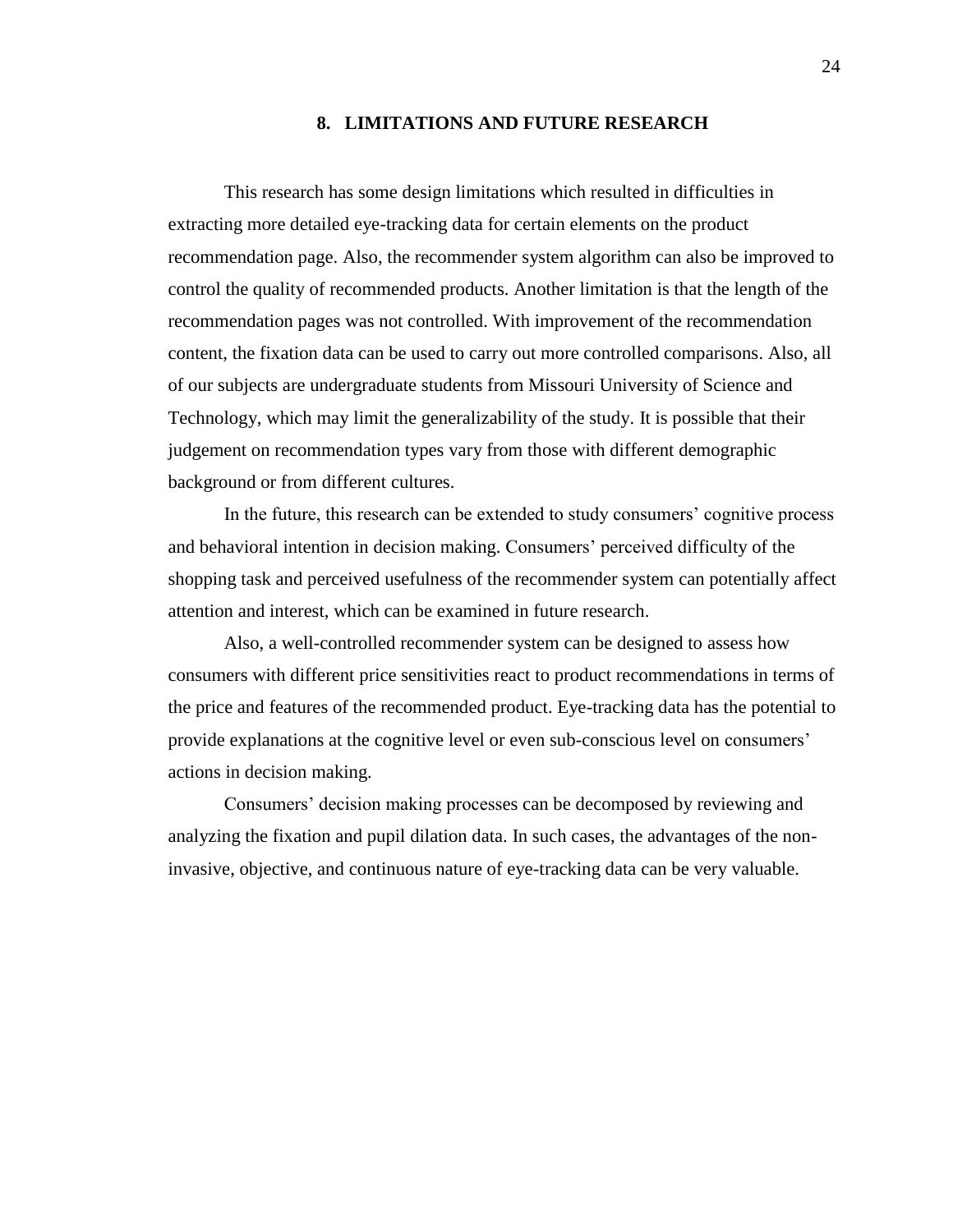## **REFERENCES**

- Aciar, S., Zhang, D., Simoff, S., & Debenham, J. (2007). Informed recommender: Basing recommendations on consumer product reviews. *IEEE Intelligent Systems, 22*(3), 39-47.
- Adomavicius, G., Bockstedt, J. C., Curley, S. P., & Zhang, J. (2013). Do recommender systems manipulate consumer preferences? A study of anchoring effects. *Information Systems Research, 24*(4), 956-975.
- Ansari, A., Essegaier, S., & Kohli, R. (2000). Internet recommendation systems. *Journal of Marketing Research, 37*(3), 363-375.
- Balabanovic, M. (1997). *Adaptive Web page recommendation service.* Paper presented at the Proceedings of the International Conference on Autonomous Agents.
- Balabanović, M., & Shoham, Y. (1997). Content-Based, Collaborative Recommendation. *Communications of the ACM, 40*(3), 66-72.
- Bettman, J. R., Luce, M. F., & Payne, J. W. (1998). Constructive Consumer Choice Processes. *Journal of Consumer Research, 25*(3), 187-217.
- Brisson, J., Mainville, M., Mailloux, D., Beaulieu, C., Serres, J., & Sirois, S. (2013). Pupil diameter measurement errors as a function of gaze direction in corneal reflection eyetrackers. *Behavior Research Methods, 45*(4), 1322-1331.
- Byrne, D., & Griffitt, W. (1973). INTERPERSONAL ATTRACTION. *Annual Review of Psychology, 24*(1), 317.
- Cavanagh, J. F., Wiecki, T. V., Kochar, A., & Frank, M. J. (2014). Eye tracking and pupillometry are indicators of dissociable latent decision processes. *Journal of Experimental Psychology: General, 143*(4), 1476-1488.
- Cosley, D., Lam, S. K., Albert, I., Konstan, J. A., & Riedl, J. (2003). *Is seeing believing? How recommender interfaces affect users' opinions.* Paper presented at the Conference on Human Factors in Computing Systems - Proceedings.
- DeNale, R., & Weidenhamer, D. (2016). Quarterly Retail E-Commerce Sales 1st Quarter 2016. Retrieved from https://www.census.gov/retail/mrts/www/data/pdf/ec\_current.pdf on May15th, 2016.
- Duan, W., Gu, B., & Whinston, A. B. (2008). The dynamics of online word-of-mouth and product sales-An empirical investigation of the movie industry. *Journal of Retailing, 84*(2), 233-242.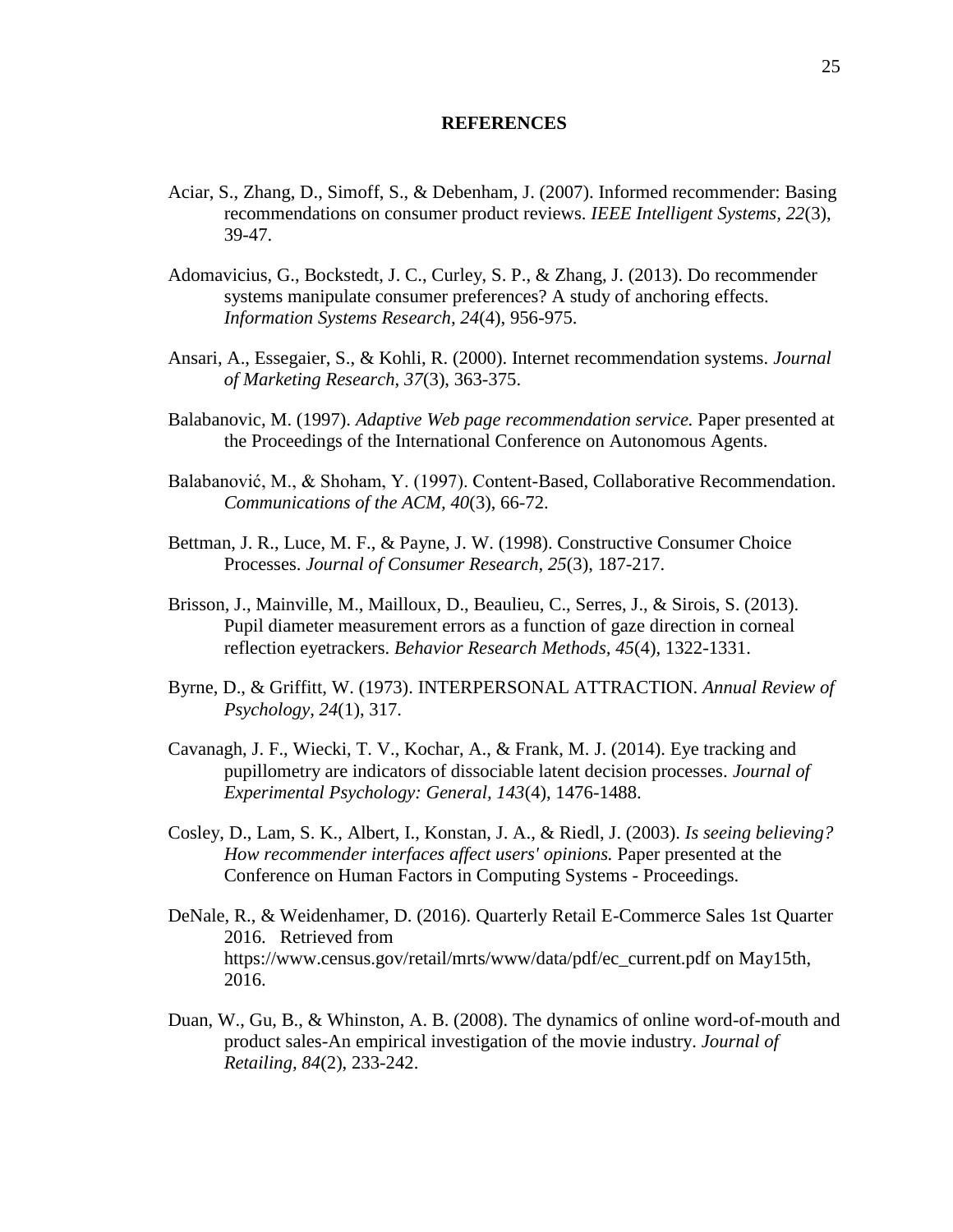- Einhäuser, W., Koch, C., & Carter, O. L. (2010). Pupil dilation betrays the timing of decisions. *Frontiers in Human Neuroscience, 4*.
- Galinsky, A. D., & Mussweiler, T. (2001). First offers as anchors: The role of perspective-taking and negotiator focus. *Journal of Personality and Social Psychology, 81*(4), 657-668.
- Gilzenrat, M. S., Nieuwenhuis, S., Jepma, M., & Cohen, J. D. (2010). Pupil diameter tracks changes in control state predicted by the adaptive gain theory of locus coeruleus function. *Cognitive, Affective and Behavioral Neuroscience, 10*(2), 252- 269.
- Guan, Y., Cai, S., & Shang, M. (2014). Recommendation algorithm based on item quality and user rating preferences. *Frontiers of Computer Science, 8*(2), 289-297.
- Hess, E. H., & Polt, J. M. (1960). Pupil Size as Related to Interest Value of Visual Stimuli. *Science, 132*(3423), 349-350.
- Hess, E. H., & Polt, J. M. (1964). Pupil size in relation to mental activity during simple problem-solving. *Science, 143*(3611), 1190-1192.
- Hoeks, B., & Levelt, W. J. M. (1993). Pupillary dilation as a measure of attention: a quantitative system analysis. *Behavior Research Methods, Instruments, & Computers, 25*(1), 16-26.
- Iacobucci, D., Arabie, P., & Bodapati, A. (2000). Recommendation agents on the Internet. *Journal of Interactive Marketing, 14*(3), 2-11.
- Jacob, R., & Karn, K. S. (2003). Eye tracking in human-computer interaction and usability research: Ready to deliver the promises. *Mind, 2*(3), 4.
- Jacobs, R. S., Heuvelman, A., Ben Allouch, S., & Peters, O. (2015). Everyone's a critic: The power of expert and consumer reviews to shape readers' post-viewing motion picture evaluations. *Poetics, 52*, 91-103.
- Johnson, C. I., & Mayer, R. E. (2012). An eye movement analysis of the spatial contiguity effect in multimedia learning. *Journal of Experimental Psychology: Applied, 18*(2), 178-191.
- Just, M. A., & Carpenter, P. A. (1980). A theory of reading: From eye fixations to comprehension. *Psychological Review, 87*(4), 329-354.
- Kang, O., & Wheatley, T. (2015). Pupil dilation patterns reflect the contents of consciousness. *Consciousness and Cognition, 35*, 128-135.
- Kim, Y. S., Yum, B. J., Song, J., & Kim, S. M. (2005). Development of a recommender system based on navigational and behavioral patterns of customers in e-commerce sites. *Expert Systems with Applications, 28*(2), 381-393.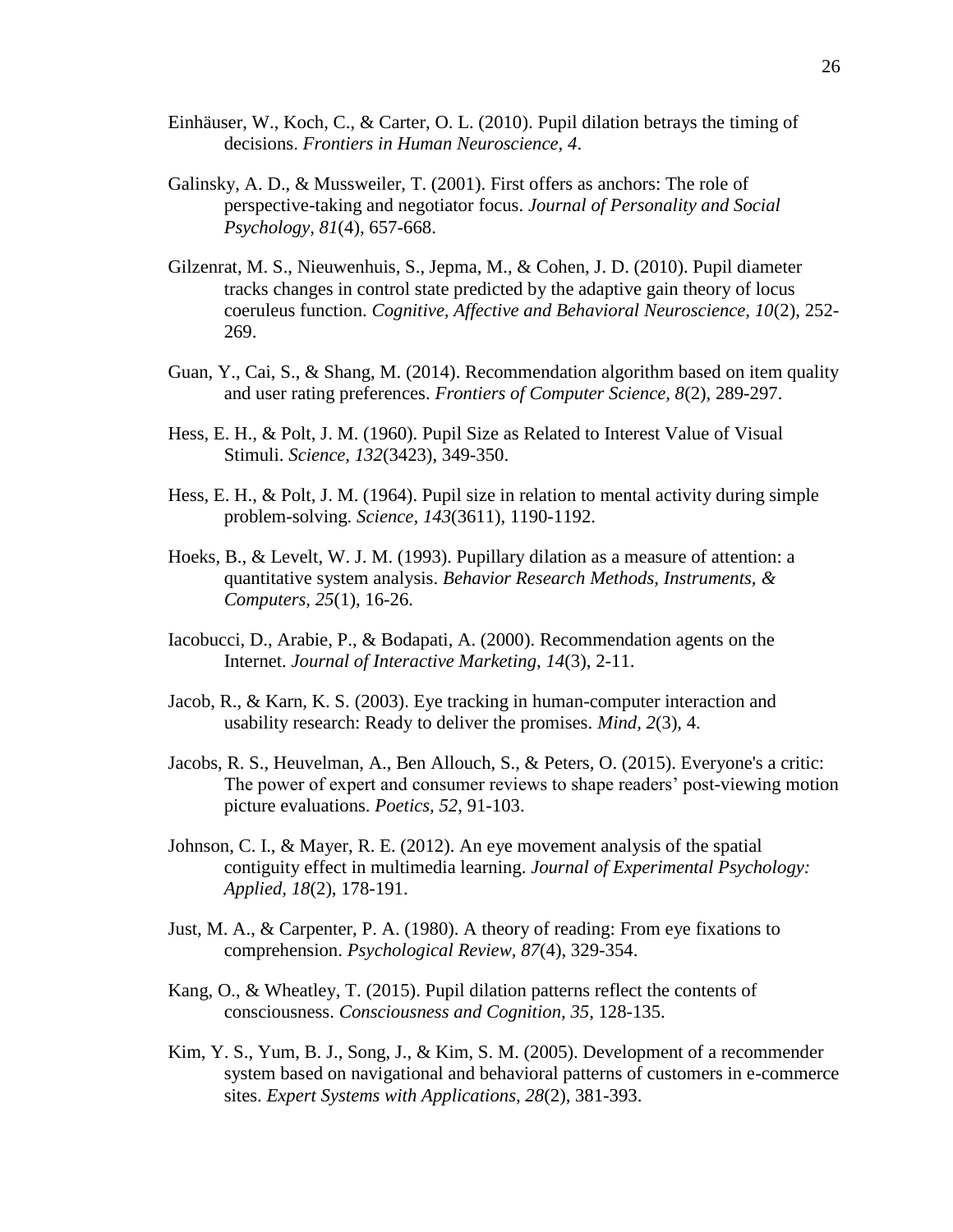- Kliegl, R., Nuthmann, A., & Engbert, R. (2006). Tracking the mind during reading: The influence of past, present, and future words on fixation durations. *Journal of Experimental Psychology: General, 135*(1), 12-35.
- Klin, A., Jones, W., Schultz, R., Volkmar, F., & Cohen, D. (2002). Visual fixation patterns during viewing of naturalistic social situations as predictors of social competence in individuals with autism. *Archives of General Psychiatry, 59*(9), 809-816.
- Krajbich, I., Armel, C., & Rangel, A. (2010). Visual fixations and the computation and comparison of value in simple choice. *Nature Neuroscience, 13*(10), 1292-1298.
- Krugman, H. E. (1964). Some applications of pupil measurement. *Journal of Marketing Research, 1*(000004), 5.
- Laeng, B., Sirois, S., & Gredebäck, G. (2012). Pupillometry a window to the preconscious? *Perspectives on psychological science, 7*(1), 18-27.
- Lee, K. C., & Kwon, S. (2008). Online shopping recommendation mechanism and its influence on consumer decisions and behaviors: A causal map approach. *Expert Systems with Applications, 35*(4), 1567-1574.
- MacLachlan, C., & Howland, H. C. (2002). Normal values and standard deviations for pupil diameter and interpupillary distance in subjects aged 1 month to 19 years. *Ophthalmic and Physiological Optics, 22*(3), 175-182.
- Mason, L., Pluchino, P., Tornatora, M. C., & Ariasi, N. (2013). An eye-tracking study of learning from science text with concrete and abstract illustrations. *Journal of Experimental Education, 81*(3), 356-384.
- Naber, M., Alvarez, G. A., & Nakayama, K. (2013). Tracking the allocation of attention using human pupillary oscillations. *Frontiers in Psychology, 4*(DEC).
- O'Regan, J. K. (1980). The control of saccade size and fixation duration in reading: The limits of linguistic control. *Perception & Psychophysics, 28*(2), 112-117.
- Orquin, J. L., & Mueller Loose, S. (2013). Attention and choice: A review on eye movements in decision making. *Acta Psychologica, 144*(1), 190-206.
- Purnawirawan, N., Dens, N., & De Pelsmacker, P. (2014). EXPERT REVIEWERS BEWARE! THE EFFECTS OF REVIEW SET BALANCE, REVIEW SOURCE AND REVIEW CONTENT ON CONSUMER RESPONSES TO ONLINE REVIEWS. *Journal of Electronic Commerce Research, 15*(3), 16.
- Rayner, K. (1978). Eye movements in reading and information processing. *Psychological Bulletin, 85*(3), 618-660.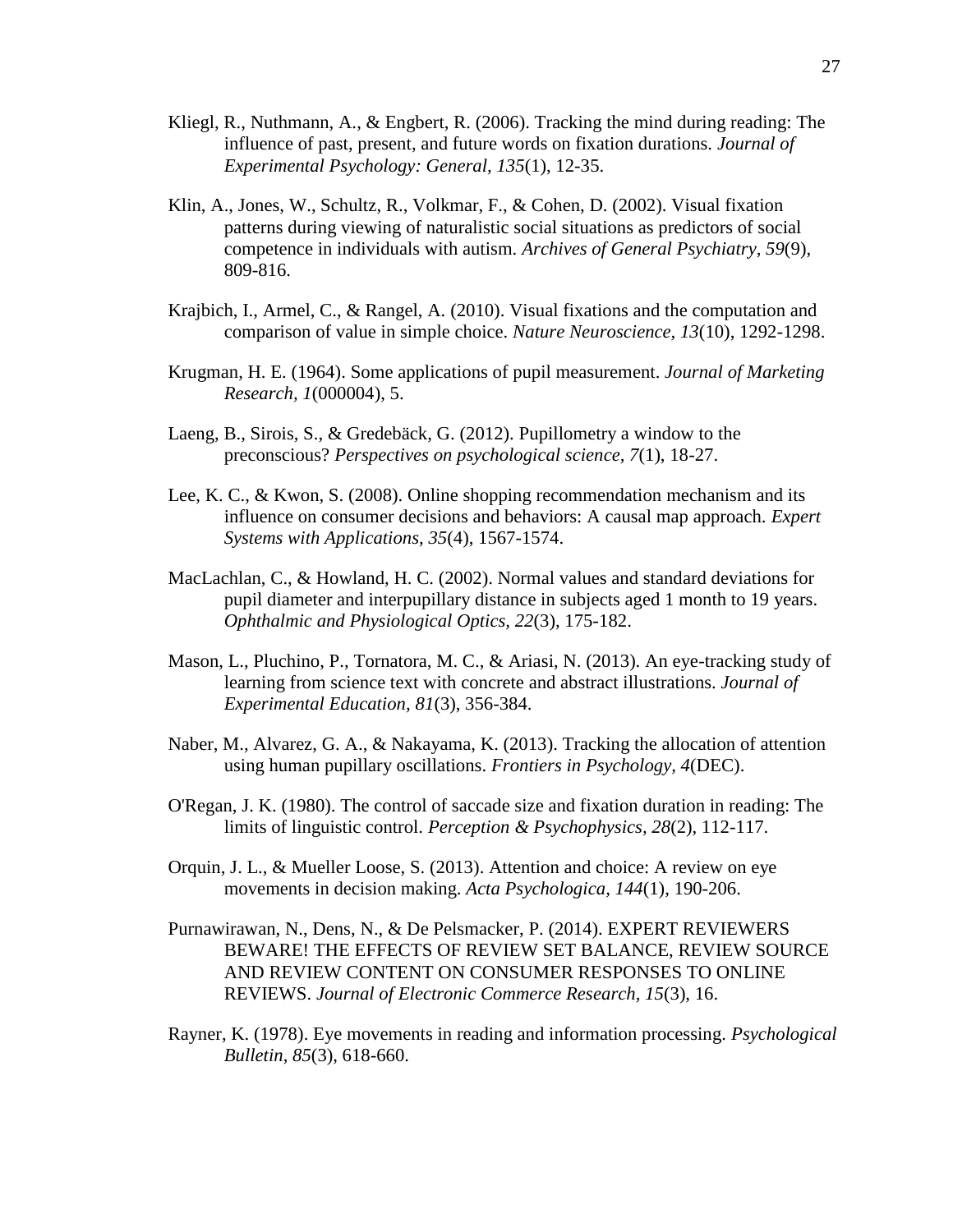- Schonfeld, E. (2007). Web sales pitches are getting better, thanks to new programs designed to sell you stuff you didn't even know you wanted, reports Business 2.0 Magazine. Retrieved from http://money.cnn.com/magazines/business2/business2\_archive/2007/07/01/10011 7056/index.htm on May  $15<sup>th</sup>$ , 2016.
- Senecal, S., & Nantel, J. (2004). The influence of online product recommendations on consumers' online choices. *Journal of Retailing, 80*(2), 159-169.
- Shi, A., Tan, C.-H., & Sia, C. L. (2013). Timing and basis of online product recommendation: the preference inconsistency paradox *Human Interface and the Management of Information. Information and Interaction for Learning, Culture, Collaboration and Business* (pp. 531-539): Springer.
- Shimojo, S., Simion, C., Shimojo, E., & Scheier, C. (2003). Gaze bias both reflects and influences preference. *Nature Neuroscience, 6*(12), 1317-1322.
- Stass, J. W., & Willis, F. N. (1967). Eye contact, pupil dilation, and personal preference. *Psychonomic Science, 7*(10), 375-376.
- Triesch, J., Ballard, D. H., Hayhoe, M. M., & Sullivan, B. T. (2003). What you see is what you need. *Journal of Vision, 3*(1), 86-94.
- Tsai, M. J., Hou, H. T., Lai, M. L., Liu, W. Y., & Yang, F. Y. (2012). Visual attention for solving multiple-choice science problem: An eye-tracking analysis. *Computers and Education, 58*(1), 375-385.
- Tversky, A., & Kahneman, D. (1974). Judgment under Uncertainty: Heuristics and Biases. *Science, 185*(4157), 1124-1131.
- Utz, S., Kerkhof, P., & van den Bos, J. (2012). Consumers rule: How consumer reviews influence perceived trustworthiness of online stores. *Electronic Commerce Research and Applications, 11*(1), 49-58.
- Wang, W., & Benbasat, I. (2007). Recommendation agents for electronic commerce: Effects of explanation facilities on trusting beliefs. *Journal of Management Information Systems, 23*(4), 217-246.
- Wierda, S. M., Van Rijn, H., Taatgen, N. A., & Martens, S. (2012). Pupil dilation deconvolution reveals the dynamics of attention at high temporal resolution. *Proceedings of the National Academy of Sciences of the United States of America, 109*(22), 8456-8460.